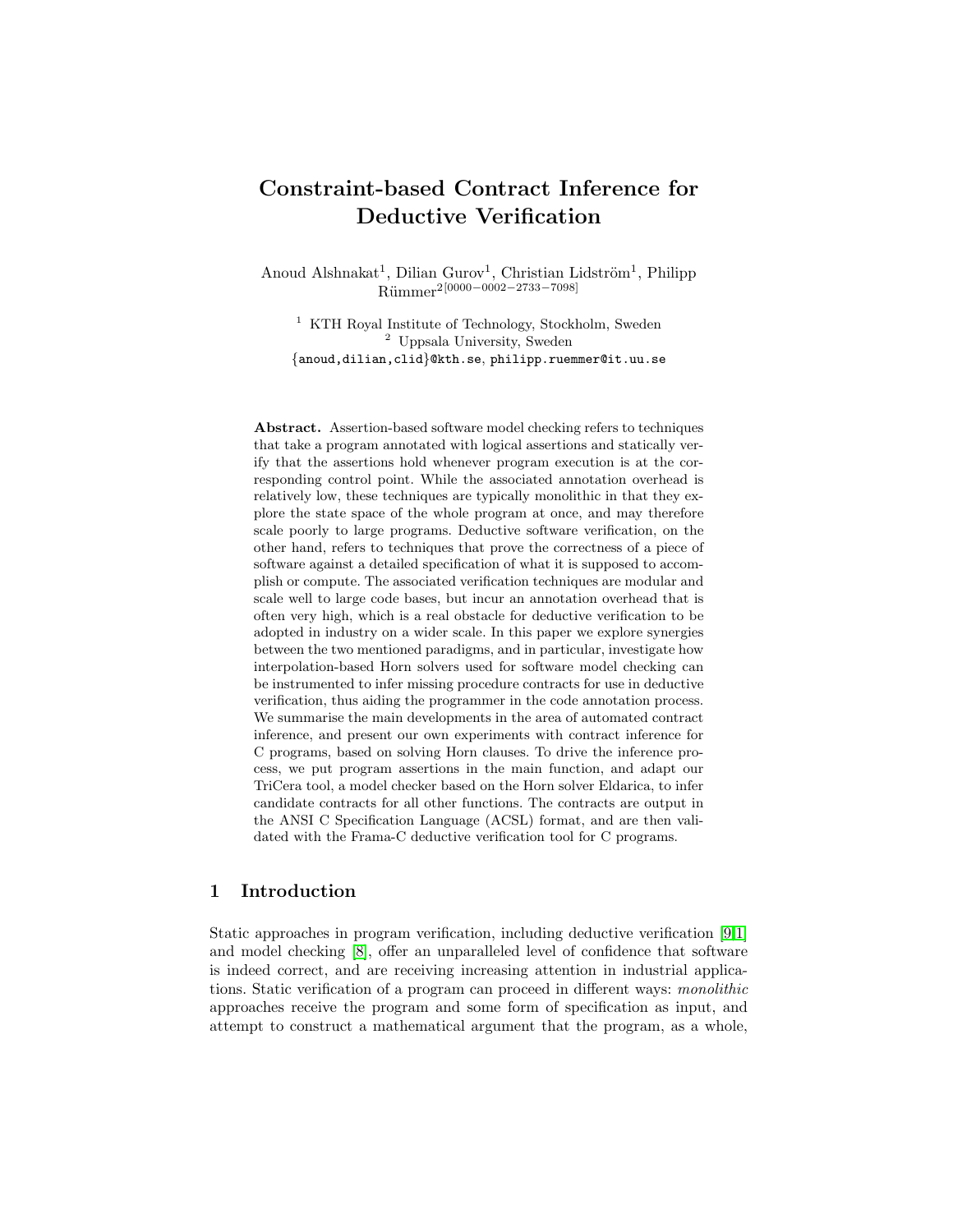satisfies the specification; *modular* approaches successively subdivide the verification problem into smaller and smaller parts, and thus construct a hierarchical correctness argument. In the verification literature, many examples in this spectrum from monolithic to modular methods can be identified; for instance, the state space of a concurrent program can be explored systematically by enumerating possible interleavings, a monolithic approach applied in classical model checking [\[21\]](#page-26-0), but it is also possible to analyse the threads of a program one by one with the help of invariants, relies, or guarantees [\[31,](#page-27-0)[22\]](#page-26-1). Monolithic and modular methods have complementary properties; monolithic methods tend to be easier to automate, while modular methods tend to scale to larger programs or systems.

In this paper, we explore synergies between monolithic and modular methods for the verification of programs with procedures. As monolithic methods, we consider model checkers built using the concept of constrained Horn clauses [\[16](#page-26-2)[,6,](#page-25-3)[20\]](#page-26-3): such tools are able to verify, among others, programs with procedures and recursion fully automatically, and can in case of success output program artefacts including loop invariants and contracts [\[26\]](#page-26-4). On the modular side, we target deductive Hoare logic-based verification tools, which besides the program also needs detailed intermediate program annotations as input. Such specifications are written in a richer logical language, and are in principle to be supplied by the designer of the software, since they should express his or her intention. For procedural programming languages, they are given by means of procedure contracts that capture what each procedure is obliged to achieve when called, and under what assumptions on the caller.

We argue that these two families of tools complement each other extremely well: on the one hand, model checkers can automatically compute the program annotations required by deductive verification tools, and thus be used as invariant and contract inference tools; on the other hand, deductive verification tools can act as proof checkers that independently validate the computation of a model checker. Several hybrid combination approaches are possible as well: given a program partially annotated with invariants and contracts, a model checker could add the missing annotations, or show that the existing annotations are inconsistent and need corrections. For a program that is too large to be handled by a software model checker, manually provided contracts can be used to split the program into multiple parts of manageable size. For procedures that are invoked from multiple programs, contracts inferred in the context of one program can be reused for deductive verification of another program. The long-term vision of the presented line of research is the development of a program annotation assistant that applies fully automatic methods, including model checking, to infer, augment, or repair the annotations needed in deductive verification.

The main contributions of the paper are (i) a brief survey of the main directions in automatic contract inference (Section [3\)](#page-6-0); (ii) the definition of the required program encoding and annotation translation to combine the Horn clause-based software model checker TriCera with the deductive verification system Frama-C [\[9\]](#page-25-0) (Sections [4](#page-9-0) and [2\)](#page-3-0); and (iii) an experimental evaluation of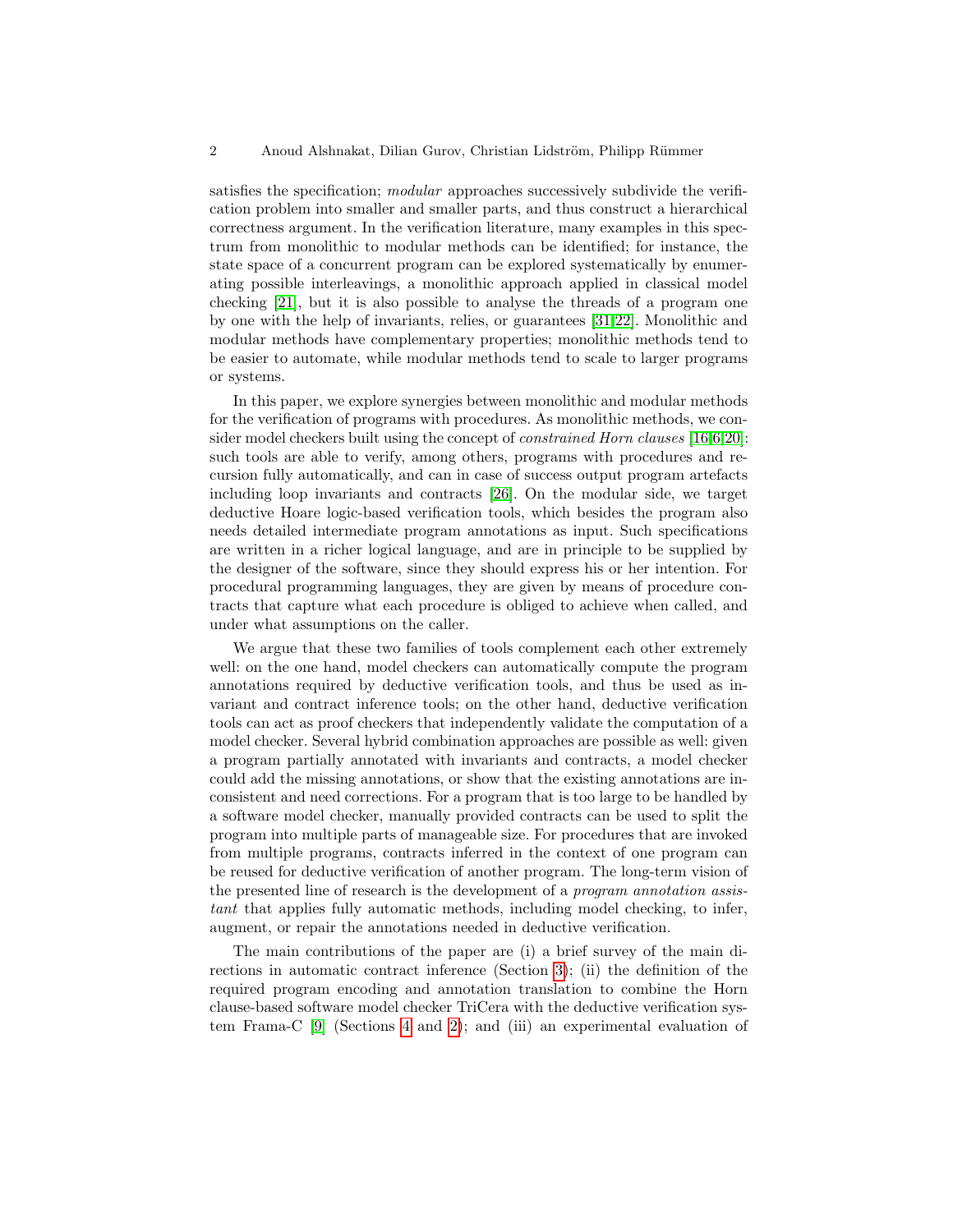```
int nondet();
/∗@ contract @∗/
int mc91(int n) \{if (n > 100) {
    return n - 10;
  } else {
    return mc91(mc91(n + 11));
  }
}
int main() \{int x = nondet();
  int res = mc91(x);
  assert (x!=8 || res == 91);assert ((x \le 102) || res==x-10);
}
                                            /∗@
                                            //Function: mc91
                                               requires \true;
                                               assigns \n\phi;
                                               ensures (n \leq 100 ==\text{result} == 91)ensures (n > 100 ==)\text{result} == n - 10:
                                            ∗/
                                            int mc91(int n) \{if (n > 100) {
                                                return n - 10;
                                              } else {
                                                return mc91(mc91(n + 11));
                                              }
                                            }
```
Listing 1.1. TriCera input for the Listing 1.2. An example of ACSL McCarthy 91 function contracts for Frama-C

the performance of this tool combination on benchmarks taken from the SV-COMP [\[5\]](#page-25-4) (Section [6\)](#page-20-0).

Motivating Example. We first illustrate the relationship between software model checking and deductive verification, using a C-version of the well-known Mc-Carthy 91 function as a motivating example:

$$
mc91(n) = \begin{cases} n - 10 & \text{if } n > 100\\ mc91(mc91(n + 11)) & \text{if } n \le 100. \end{cases}
$$

Today's software model checkers focus mainly on the verification of safety (or reachability) properties embedded in program code in the form of assertions. Model checkers aim at fully automatic verification of programs, and therefore try to prove the absence of assertion violations without requiring any further code annotations. In the implementation of the McCarthy 91 function shown in Listing [1.1,](#page-2-0) two assertions in the main function capture the post-conditions to be verified: for the input 8, the result of the McCarthy 91 is conjectured to be 91, and for any input greater than 102 the result will be the input minus 10. The main function serves as a harness for the verification of the function of interest. The input in Listing [1.1](#page-2-0) can be verified automatically by state-of-the-art model checkers, for instance by the TriCera model checker considered in this paper. TriCera can handle functions either by inlining them, or by inferring function contracts consisting of pre- and post-conditions. In our example, a contract is needed, since the McCarthy 91 function is recursive; the use of a contract is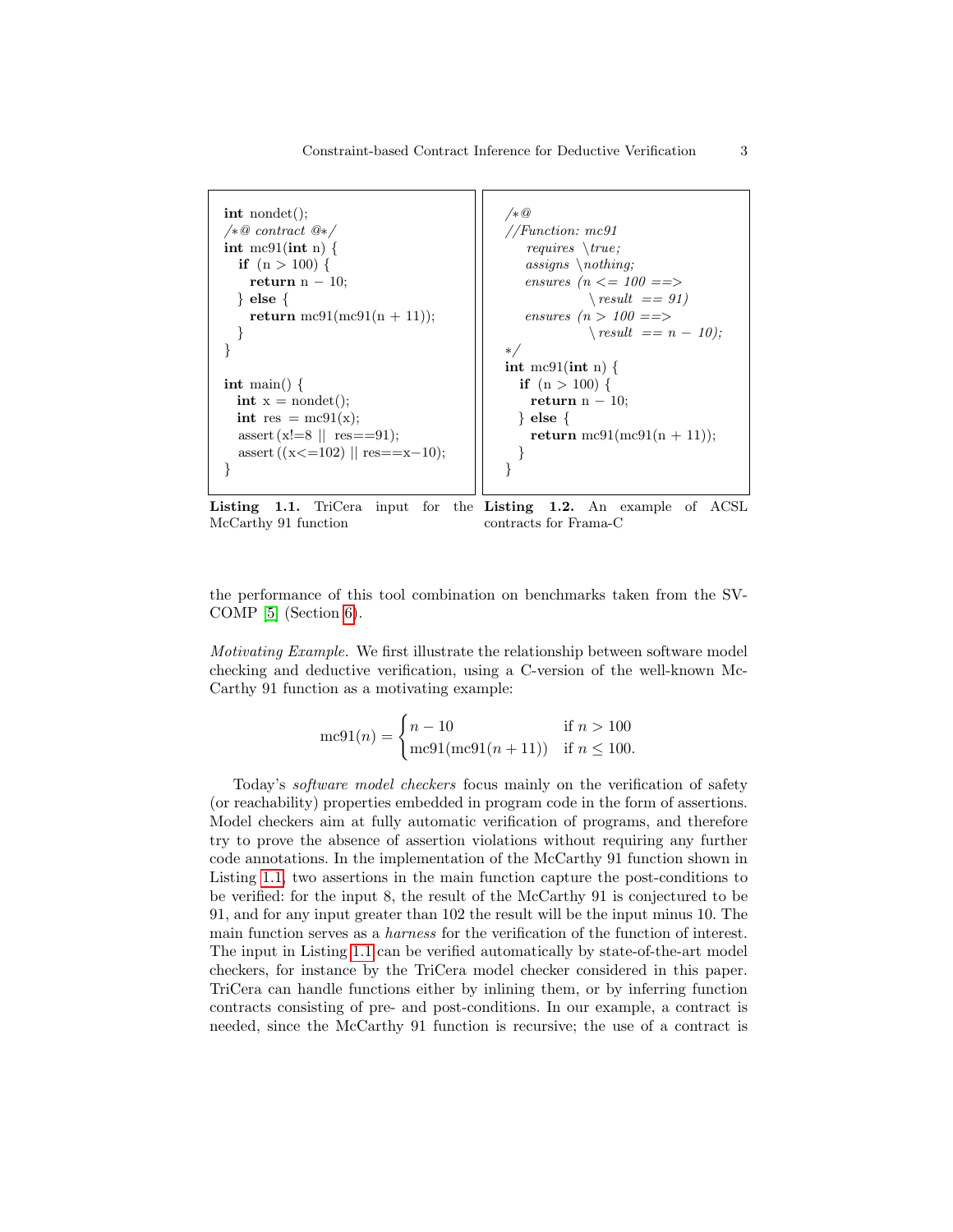enabled by the comment /\*@ contract @\*/. The translation of the computed contract to the specification language ACSL is discussed in Section [5,](#page-16-0) and the contract is shown in Listing [5.2.](#page-18-0)

Deductive verification systems such as Frama-C [\[9\]](#page-25-0) and KeY [\[1\]](#page-25-1), in contrast, rely to a larger degree on user-provided annotations. In the case of the McCarthy 91 function, verification cannot proceed before a suitable function contract is supplied. Annotations and specifications in Frama-C are written in the behavioural specification language ACSL, which contains constructs written in special C comments. The function contract annotation begins with /\*@ and ends with \*/, as shown in Listing [1.2.](#page-2-1) The keyword ensures is used to specify post-conditions. More details on Frama-C and ACSL will be given in Section [4.3.](#page-15-0) The contract given in Listing [1.2](#page-2-1) is manually written, and gives a complete specification of the function. While most deductive verification tools are not able to compute contracts, they can usually check the correctness of contracts fully automatically.

ACSL annotations required by Frama-C, or similar tools, are detailed, and thus laborious to write. As the study [\[24\]](#page-26-5) argues, an effective combination of contracting and function inlining is indispensable for the scalability of deductive verification. Going beyond this, automating the process of inferring function contracts is clearly advantageous for the software development process: earlier studies have shown that automation is a key enabler for the wider use of formal methods in industrial settings, and that automated annotation is of particular importance [\[28\]](#page-27-1). In this paper, we propose to leverage the ability of software model checkers to automatically compute contracts, and this way support the deductive verification process. That is, given an input specification and C code as in Listing [1.1,](#page-2-0) we want to generate a contract similar to Listing [1.2](#page-2-1) for use in Frama-C. This paper provides the theoretic background for such a combination, and presents first practical steps.

## <span id="page-3-0"></span>2 The Notion of a Contract

In this section we recall the notion of a (software) contract, and define the operators of contract refinement and composition that provide the theoretical foundation for working with contracts.

#### <span id="page-3-1"></span>2.1 Contract Basics

For reasons of presentation, all considerations are done in the context of a simple while-language with functions, with integers as the only data-type. We further assume that function parameters are passed by value and are read-only, and that programs do not contain global variables (or other kinds of global data, like heap). All results generalise to more realistic settings, like to the specification language ACSL used by Frama-C.

Definition 1 (Contract [\[26\]](#page-26-4)). Suppose f is a function with formal parameters  $\langle a_1, \ldots, a_n \rangle$  and a formal result variable r. A contract for f is a pair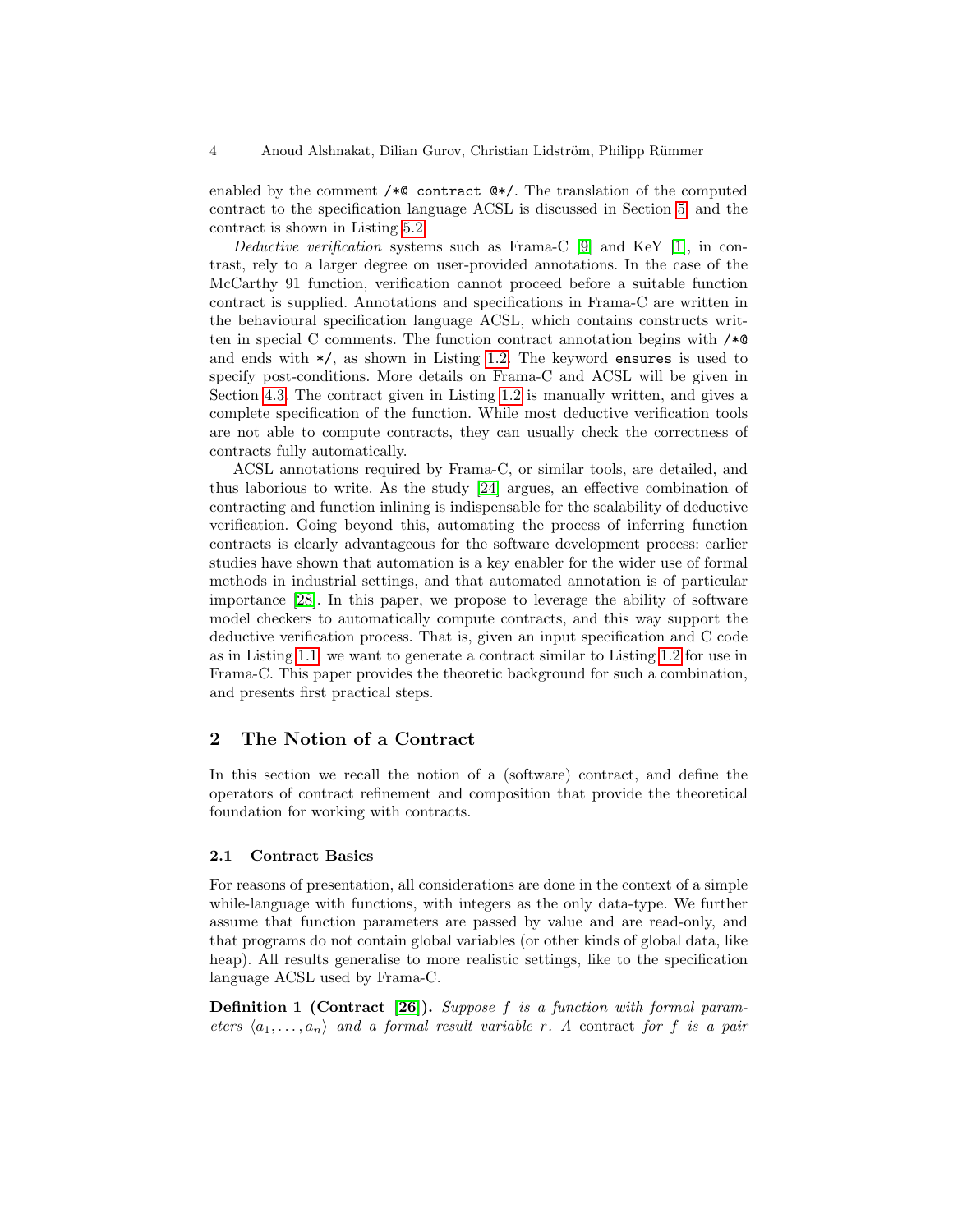$(Pre<sub>f</sub>, Post<sub>f</sub>)$  consisting of a pre-condition Pre<sub>f</sub> over the arguments  $a_1, \ldots, a_n$ , and a post-condition Post f over the arguments  $a_1, \ldots, a_n$  and the result r.

Pre- and post-conditions are commonly represented as formulas in first-order logic, modulo a suitable set of background theories (e.g., integers or bit-vectors). The pre-condition, denoted by the *requires* clause in ACSL, characterises the legal inputs of a function, while the post-condition, denoted by the ensures clause, states properties of the function result, in relationship to the arguments. In addition to pre- and post-conditions, contracts in ACSL also commonly specify modified variables in an *assigns* clause, but this is only meaningful in the presence of global variables. An example of such a contract is shown in Listing [1.2.](#page-2-1)

A contract for a function  $f$  makes it possible to carry out the task of verifying a program (that uses  $f$ ) in two steps:

- (i) It has to be checked that the function  $f$  satisfies its contract. An implementation of a function f is said to satisfy a contract  $(Pre<sub>f</sub>, Post<sub>f</sub>)$  if every terminating run that starts in a state satisfying  $Pre<sub>f</sub>$  ends in a state satisfying  $Post<sub>f</sub>$ . In Section [4,](#page-9-0) contract satisfaction will be formalised through the Hoare triple  $\{Pre_f\}$   $S_f$   $\{Post_f\}$ , in which  $S_f$  is the function body of f.
- (ii) The rest of the program, sometimes called the client code, can be verified on the basis of the contract for  $f$ , disregarding the concrete implementation of f. A contract  $(Pre<sub>f</sub>, Post<sub>f</sub>)$  is applicable in client code if every invocation of f satisfies the pre-conditions  $Pre<sub>f</sub>$ , and if the client code executes correctly for every potential result of f satisfying  $Post<sub>f</sub>$ . In Section [4,](#page-9-0) the verification of client code will be formalised through a dedicated Hoare proof rule Call.

In the case of a program with multiple functions, step (i) will be carried out for each implementation of a function in the program, so that the overall verification effort can be split into many small parts that can be handled separately or in parallel. As a result, verification of large programs can be organised in such a way that the verification effort scales roughly linearly in the size of the program, which is the key idea underlying procedure-modular (or function-modular) verification. All large-scale verification projects proceed in this modular manner.

#### <span id="page-4-0"></span>2.2 Contract Refinement and Composition

A function implementation will generally satisfy many contracts, some of which will be sufficient to verify a given piece of client code, while others might be too weak. Different contracts might cover different aspects of function behaviour, and for instance describe the results produced for different input ranges. This motivates the study of algebraic properties of the space of contracts, an exercise that has received much attention for the case of system-level contracts [\[4\]](#page-25-5), and to a lesser degree for contracts of functions or procedures [\[30\]](#page-27-2). We define notions of contract refinement, conjunction, and disjunction that exhibit several convenient properties, and that correspond to the way contracts are used in KeY [\[1\]](#page-25-1).

We say that a contract  $C = (Pre, Post)$  refines a contract  $C' = (Pre', Post')$ (for the same function f), denoted  $C \subseteq C'$ , if  $Pre' \Rightarrow Pre$  and  $Post \wedge Pre' \Rightarrow$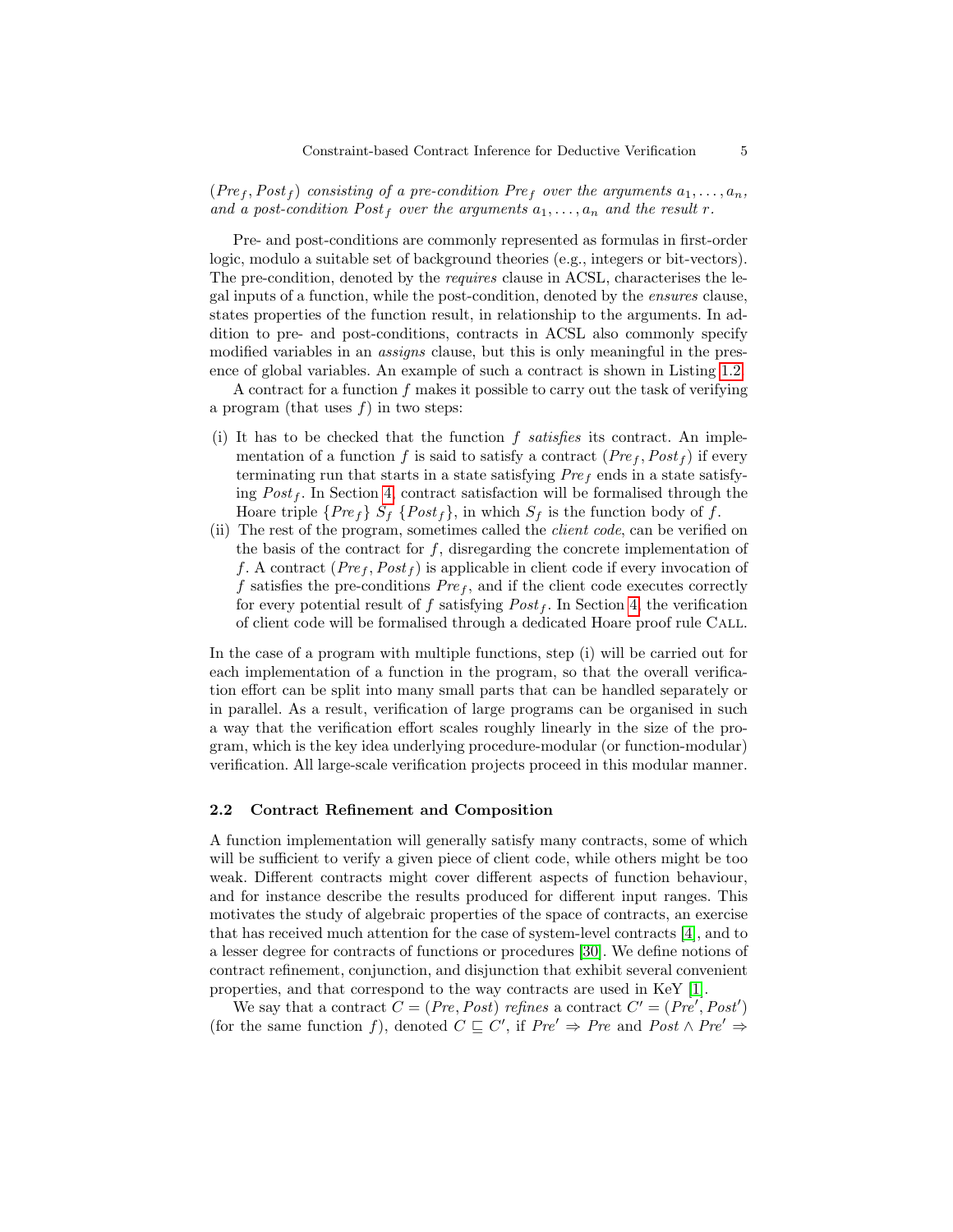$Post'$ ; in other words, refinement weakens the pre-condition of a contract, and strengthens the post-condition for arguments admitted by the pre-condition. Refinement has the property that if a function  $f$  satisfies the finer (and thus stronger, or more precise) contract  $C$ , then  $f$  also fulfills the more abstract one  $C'$ . Vice versa, it also means that if a client verifies by means of modular verification against the more abstract contract  $C'$  of a function, it will again do so against the finer contract  $C$ , and thus does not need to be re-verified upon refining the contract. Finally, note that the conjunction  $Post \wedge Pre'$  only makes sense under the assumption that function arguments (or global variables) cannot be updated in function bodies, as stated in the beginning of Section [2.1.](#page-3-1) In the more general case,  $Pre'$  has to be modified to refer to the function pre-state, for instance using the \old operator in ACSL.

The relation  $\Box$  is a preorder on the set of possible contracts of a function f, i.e., it is reflexive, transitive, but clearly not anti-symmetric. As usual, this means that the preorder induces an equivalence relation  $\equiv$  defined by

$$
C \equiv C' \Leftrightarrow (C \sqsubseteq C') \wedge (C' \sqsubseteq C)
$$

and that the quotient  $\Gamma \subseteq \mathcal{I} \equiv \mathcal{I}$  is a partial order. In the following, we denote the class of contracts that are equivalent to C by  $[C]$ , but leave out the brackets  $[\cdot]$ in most formulas for sake of presentation.

<span id="page-5-0"></span>Example 2. Consider a function abs that computes the absolute value of an integer x. Possible contracts for abs are:

$$
C_1: (x = 5, r = 5)
$$
  
\n
$$
C_3: (x = 5, r = x)
$$
  
\n
$$
C_4: (x \ge 0, r = x)
$$
  
\n
$$
C_5: (x \le 0, r = -x)
$$
  
\n
$$
C_6: (true, r = |x|)
$$

A standard implementation of abs will satisfy the contracts  $C_1, C_3, C_4, C_5, C_6$ , but not  $C_2$ . Contracts  $C_1$  and  $C_3$  are equivalent,  $C_1 \equiv C_3$ . Contract  $C_4$  refines contract  $C_1$   $(C_4 \subseteq C_1)$ , since  $C_4$  is more restrictive than  $C_1$ , and similarly  $C_6 \sqsubseteq C_4$  and  $C_6 \sqsubseteq C_5$ .

The example indicates that the space of possible contracts of a function has the structure of a lattice, which is indeed the case:

**Lemma 3.** Let  $C$  be the set of all contracts of a function  $f$  (including both satisfied and unsatisfied contracts). The partially ordered set  $(\mathcal{C}/\equiv, \sqsubseteq/\equiv)$  is a bounded lattice with the bottom element  $\bot = [(true, false)]$ , the top element  $\top = [(false, true)],$  and the binary operations:

$$
[(Pre, Post)] \sqcup [(Pre', Post')] \Leftrightarrow [(Pre \wedge Pre', Post \vee Post')]
$$
(Join)

$$
[(Pre, Post)] \sqcap [(Pre', Post')] \Leftrightarrow
$$
  
[(Pre \lor Pre', (Pre \to Post) \land (Pre' \to Post'))] (Meet)

Proof. It mainly has to be verified that the defined operations indeed describe least upper and greatest lower bounds. [This can be done automatically](http://logicrunch.it.uu.se:4096/~wv/princess/?ex=perma%2F1589530284_2006632332) by firstorder theorem provers.  $\Box$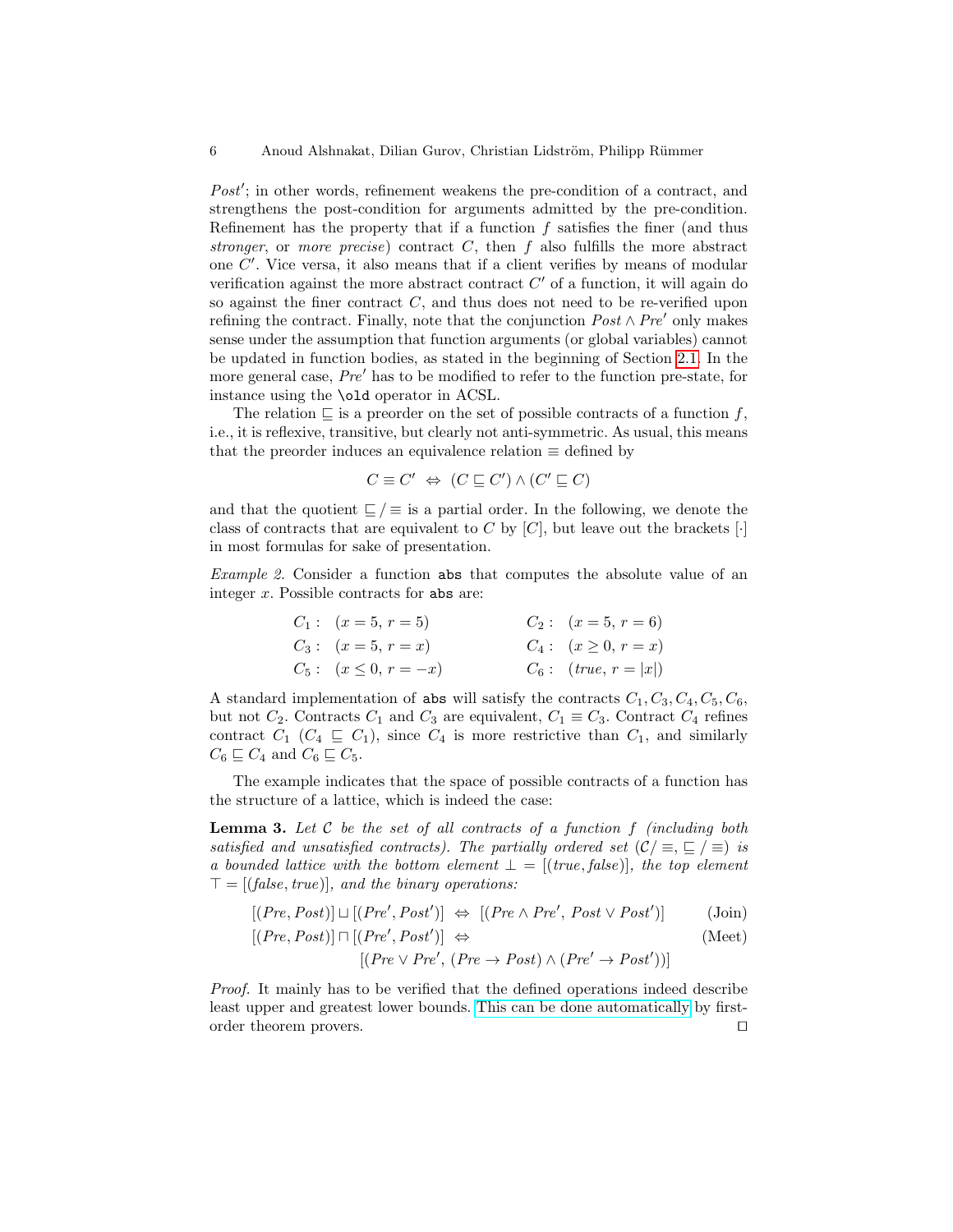The bottom element  $\perp$  of the contract lattice is the strongest (most refined) contract, and is only satisfied by an implementation of a function that diverges for every input; the top element  $\top$  is the weakest contract, and satisfied by every implementation. Joining two contracts models the case of a function  $f$  having several implementations: if two implementations of  $f$  satisfy the contracts  $C_1$ and  $C_2$ , respectively, then both implementations will satisfy  $C_1 \sqcup C_2$ , and client code can be verified on the basis of this more abstract contract. The meet of two contracts merges properties of a function expressed in multiple contracts into a single, stronger contract: if an implementation satisfies both  $C_1$  and  $C_2$ , then it will also satisfy  $C_1 \sqcap C_2$  (and vice versa). The meet operation is useful, in particular, for merging multiple automatically inferred contracts, as will be discussed later in this paper.

*Example 4.* We consider again the contracts from Example [2.](#page-5-0) Contracts  $C_4$  and  $C_5$  capture different parts of the behaviour of abs, and the meet of the two contracts is  $C_6$ , i.e.,  $C_4 \sqcap C_5 \equiv C_6$ .

The problem of combining contracts has also been studied in the context of Hoare inference rules. Consider a library function that is called by several client functions. The library function may then have a different contract inferred from each client context, and we want to combine these into a single contract. Owe et. al. found that two inference rules, namely a rule for generalised normalisation and the Conseq rule of Hoare logic (see Table [1\)](#page-10-0), are sufficient to infer any Hoare triple  $\{P\} S \{R\}$  from a given set of Hoare triples over the same program S that logically entail  $\{P\} S \{R\}$  [\[30\]](#page-27-2). Combining contracts in this way, however, does not preclude the need for re-verifying clients against their contracts in the context of the new, combined contract of a library function.

## <span id="page-6-0"></span>3 Existing Approaches in Contract Inference

While contracts are extremely useful for verifying programs modularly, finding correct and sufficient contracts is a time-consuming and error-prone process. This section surveys the existing work on automatic contract synthesis, extracting contracts either from the program under verification, or from the program together with the overall properties to be verified.

#### <span id="page-6-1"></span>3.1 Strongest Post-Conditions

One line of research on inferring contracts is based on the fundamental semantic notion of strongest post-condition due to Dijkstra [\[13\]](#page-26-6), sometimes also called a function summary. Given a program (or rather a part of a program, typically a procedure) and a pre-condition, i.e., a state assertion that is assumed to hold at the beginning of the execution of the program, the strongest post-condition is an assertion that captures precisely the final states of the execution. So, if the pre-condition is true, the strongest post-condition characterises the final states of all executions starting in any initial state. For the purposes of contract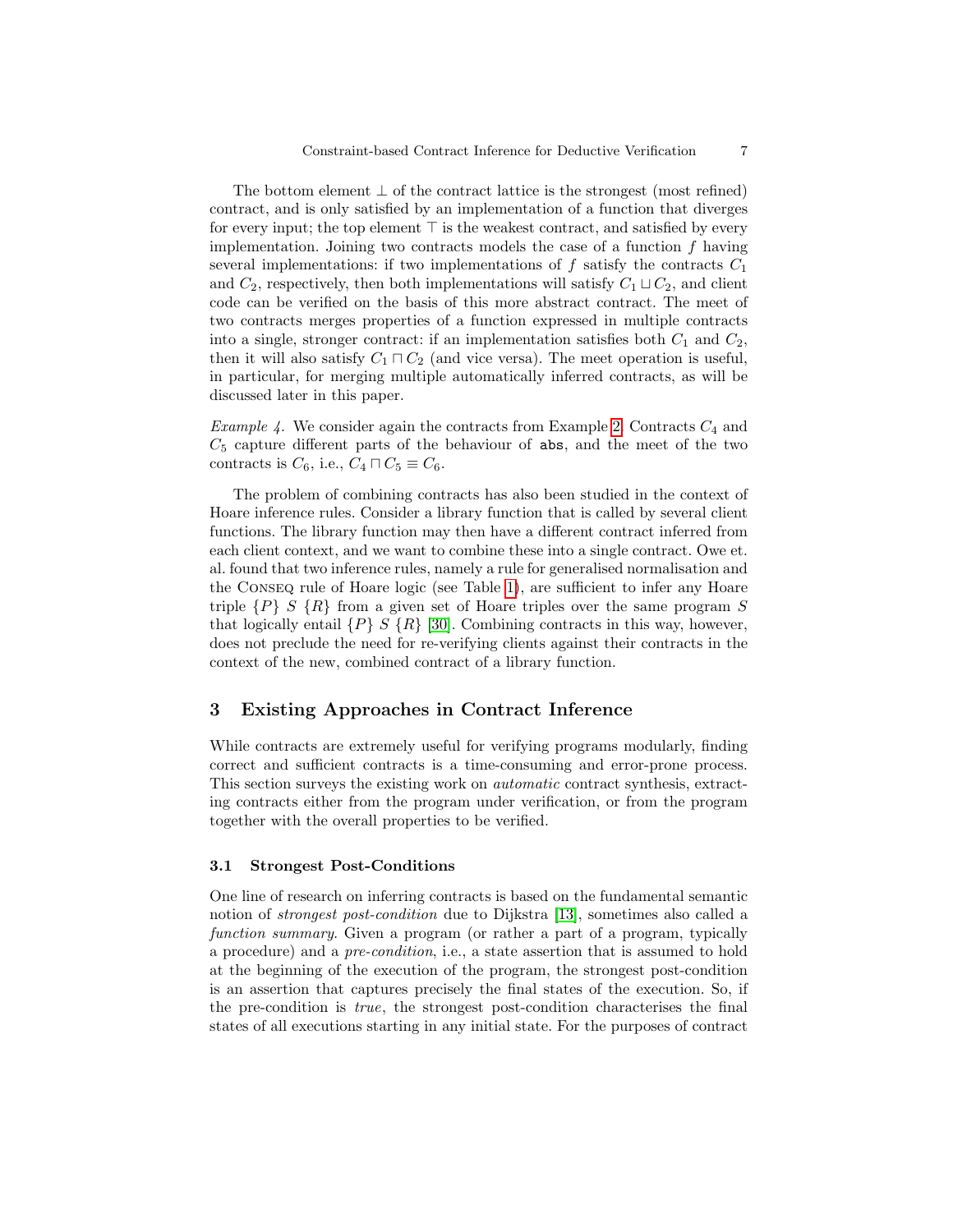inference this is meaningful, since one obtains useful contracts even when no pre-condition has been supplied from elsewhere. The strongest post-condition provides the strongest possible contract (for the given pre-condition) and is thus ideal for procedure-modular deductive verification. However, this precision often comes at the cost of overly verbose assertions being generated. This is because the strongest post-condition, when generated automatically, will often closely reflect the program from which it is extracted, and not necessarily capture the program intention concisely.

Strongest post-conditions can be computed with the help of symbolic execution [\[15\]](#page-26-7), at least for programs that do not contain unbounded loops. This method is a source of explosion of the size of the generated formulas, since it is path-based.

Singleton and others [\[36\]](#page-27-3) developed an algorithm that converts the exponentially large post-conditions, resulting from a strongest post-condition computation, into a more concise and usable form. The algorithm consists of several steps. Initially, the program is converted into a passive single assignment form (essentially eliminating all assignments, which are the main source of assertion explosion). Then, from a given pre-condition (or true, if no better pre-condition is available), the strongest post-condition is computed by means of symbolic execution. The resulting formula is first converted into a normal form that groups subformulas into a hierarchy of cases, and is then flattened. The flattened formula is analysed for overlapping states, which are recombined into a form, in which the strongest post-condition is finally presented.

#### 3.2 Weakest Pre-Conditions

A related approach is the inference of pre-conditions that are sufficient to establish given post-conditions, or more generally pre-conditions that ensure that program assertions do not fail. The information captured by pre-conditions is complementary to that of post-conditions: while pre-conditions do not compare pre- and post-states, and therefore cannot specify the effect of a function, they state obligations required for correct execution of a function that need to be taken care of by the caller.

Pre-conditions can be computed in various different ways. The traditional weakest pre-condition calculus due to Dijkstra [\[12\]](#page-26-8) transforms post-conditions to pre-conditions, and forms the basis of several deductive verification systems. Similarly to post-conditions, pre-conditions can also be computed through symbolic execution, by extracting the path constraints of all paths leading to violated post-conditions or failing assertions. An alternative approach based on a combination of abstract interpretation and quantifier elimination is presented by Moy [\[27\]](#page-27-4); the method is able to compute pre-conditions also in the presence of loops, but it does not always output weakest pre-conditions. Seghir and Kroening derived pre-conditions using an algorithm based on Counterexample-Guided Abstraction Refinement (CEGAR) [\[34\]](#page-27-5). Starting from an over-approximation of the weakest pre-conditions of a function, the algorithm iteratively eliminates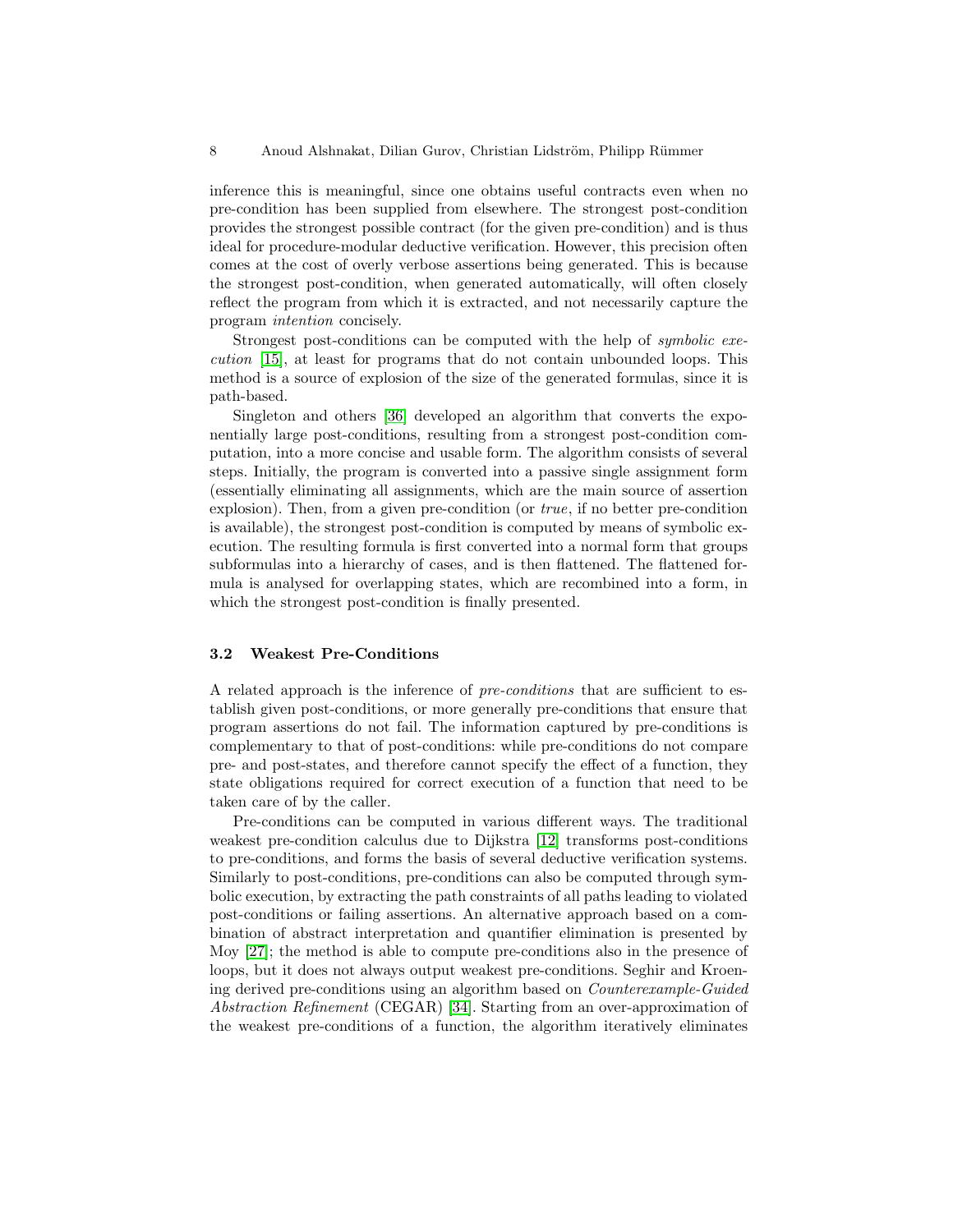sets of pre-states for which function execution can lead to errors, until eventually sufficient (but still necessary, i.e., weakest) pre-conditions remain. The use of CEGAR implies that also functions with loops can be handled, although in general the algorithm might not terminate; this is unavoidable since neither strongest post-conditions nor weakest pre-conditions are computable in general. An eager variant of the algorithm, which does no longer require a refinement loop is demonstrated by Seghir and Schrammel [\[35\]](#page-27-6).

The concept of Maximal Specification Inference [\[2\]](#page-25-6) generalises the inference of weakest pre-conditions and considers the specifications of multiple functions simultaneously. Given a piece of program code that uses functions  $f_1, \ldots, f_n$  (e.g., taken from a library), maximal specification inference attempts to construct the weakest specifications of  $f_1, \ldots, f_n$  that are sufficient to verify the overall program. Albarghouthi et al. computed weakest specifications in a counterexampleguided manner, employing multi-abduction to find new specifications [\[2\]](#page-25-6). The approach can be applied even when no implementations of  $f_1, \ldots, f_n$  are available.

#### 3.3 Dynamic Inference of Assertions and Contracts

Given a set of test cases that exercise a system through its state space, a tool for dynamic contract inference will determine conditions that hold at various program points. These conditions are candidate assertions that may hold for all program runs. The most well-known tool for dynamic contract inference is Daikon [\[14\]](#page-26-9), which automatically detects likely invariants for multiple languages; C, C++, Java and Perl. For each language, Daikon dedicates an instrumenter to trace certain variables. The traced variables are read by the inference engine to generate likely invariants. The generated invariants are tested against their trace samples and are reported only if they pass these tests. Daikon is optimised to handle large code sizes and large numbers of invariants, e.g., by suppressing the weaker invariants.

The Daikon tool has been used for dynamic contract inference in Eiffel. Polikarpova et al. compare, on 25 Eiffel classes, the programmer-provided contracts with automatically generated ones [\[32\]](#page-27-7). The results from this study show that a high portion of the inferred assertions were correct and relevant, that there were around 5 times more inferred assertion clauses than programmer-provided ones, and that only about 60% of the programmer-provided assertions were covered by the automatically inferred ones. The main conclusion from this work is that the inferred contracts can be used to correct and improve the human-written ones, but that contract inference can not completely replace the manual work. As the authors comment, this should not be surprising, since automatically inferred contracts are bound to document the behaviour of the program as it is, rather than document its intent.

A related approach is used by QuickSpec [\[7\]](#page-25-7), a tool to automatically discover laws satisfied by functional programs. QuickSpec systematically enumerates possible terms and equations about functional programs, uses random testing to eliminate laws that do not hold, and applies a congruence graph data-structure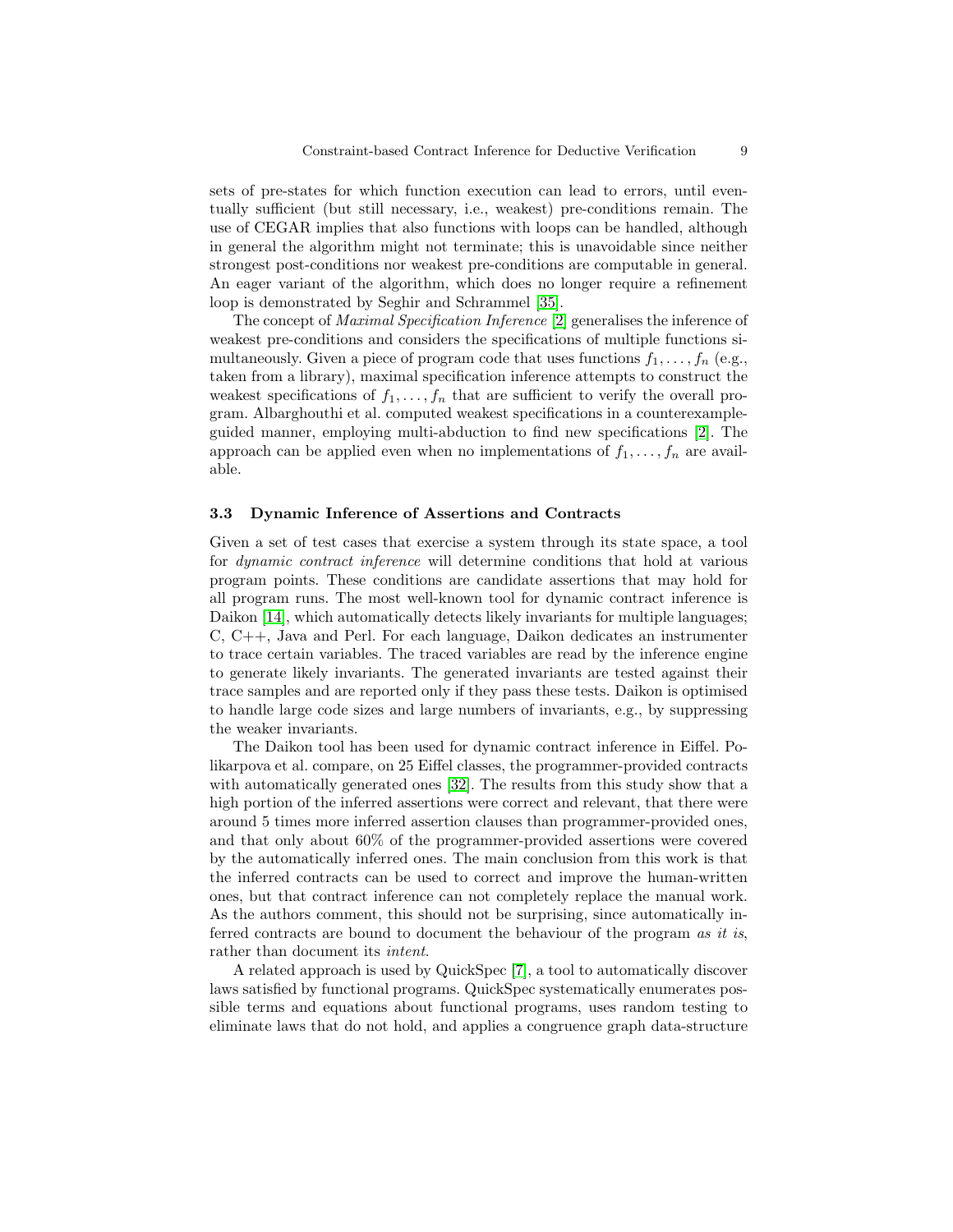to eliminate more complicated laws that follow from known simpler equations. Like the other dynamic approaches, QuickSpec can sometimes erroneously propose laws that could not be ruled out based on the generated test cases, but experiments show that the approach performs well in practice, and is able to discover intricate facts about programs.

### 3.4 Property-Guided Contract Inference

The methods discussed so far are driven primarily by the considered program, and can be applied even if no specifications or properties are otherwise given. Property-guided contract inference methods, in contrast, do not attempt to find the most general contract satisfied by a function, but instead aim at discovering contracts that are just sufficient to verify some overall property of a program. The approach proposed in Sections [4](#page-9-0) and [5](#page-16-0) of this paper, which is based on an encoding of programs and functions as Constrained Horn Clauses, falls into this category. Also weakest pre-condition methods, and in particular maximal specification synthesis [\[2\]](#page-25-6), can start from existing specifications.

Since they do not aim for generality, property-guided methods can often find partial contracts that are more succinct than the complete contracts. For instance, by choosing stronger pre-conditions, it might be possible to find contracts that ignore complicated corner-cases, provided that they are never triggered by a program.

As a related approach, Denney and Fischer propose the use of syntactic patterns to infer annotations for automatically generated code [\[11\]](#page-25-8). This is feasible since generated code is very idiomatic, so that all code constructs that can possibly occur can be covered by patterns. The chosen code generator systems were AutoBayes and AutoFilter. The results show that the algorithm could successfully certify various safety properties of the generated code.

## <span id="page-9-0"></span>4 Deductive Verification and Horn Clauses

This part discusses the property-guided inference of contracts with the help of Horn solvers. Horn clauses, in this context often narrowed down to Constrained Horn Clauses, CHC, have been proposed as a uniform framework to automate the application of proof rules in deductive verification [\[16,](#page-26-2)[6,](#page-25-3)[20\]](#page-26-3), lifting deductive approaches to a similar level of automation as achieved by software model checkers. Thanks to their generality, Horn solvers can be applied quite naturally to infer not only program invariants, but also contracts, from the program and properties to be verified. We start by considering different calculi for deductive verification, and their automation, before more formally defining the framework of Horn clauses.

#### <span id="page-9-1"></span>4.1 From Hoare Logic to Horn Clauses, and back again

Program logics characterise the correctness of programs in terms of proof rules that can be used to derive program correctness judgements. The proof rules often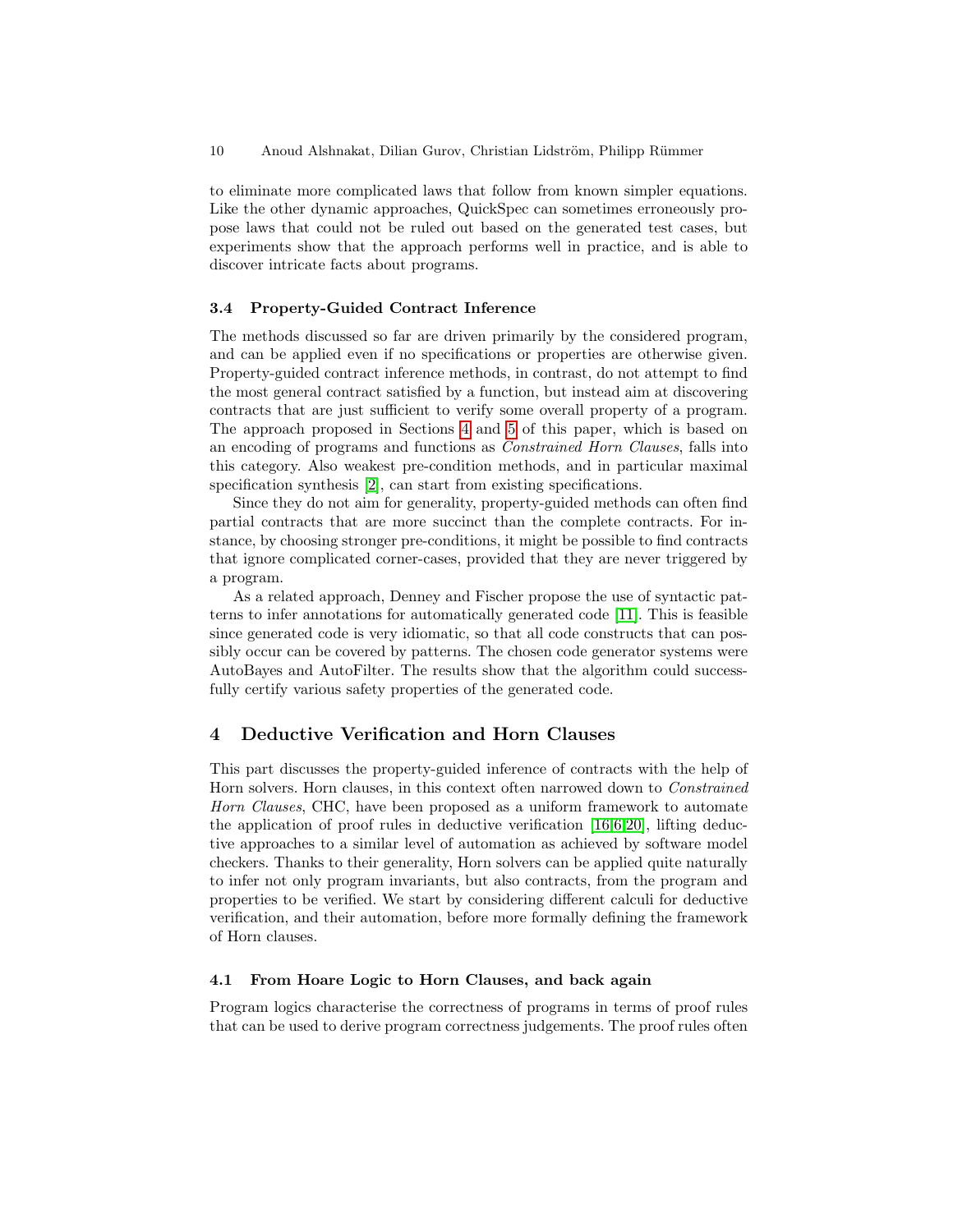Constraint-based Contract Inference for Deductive Verification 11

$$
\frac{\{P\} S \{Q\} \quad \{Q\} \quad T \{R\}}{\{P \{B\} \quad S \{R\} \quad \{P \} \quad R\}} \quad \text{Comp}
$$
\n
$$
\frac{\{P \} S \{Q\} \quad \{Q\} \quad T \{R\}}{\{P\} \quad S \{R\} \quad \{P \} \quad \{P \} \quad S \{R\}} \quad \text{Comp}
$$
\n
$$
\frac{\{P \} S \{R\} \quad \{P \} \quad T \{R\}}{\{P\} \quad \{B \} \quad \text{then} \quad S \quad \text{else} \quad T \{R\}} \quad \text{Comp}
$$
\n
$$
\frac{P \Rightarrow P' \quad \{P'\} \quad S \{R'\} \quad R' \Rightarrow R}{\{P\} \quad S \{R\}} \quad \text{ConSEQ}
$$

<span id="page-10-0"></span>Table 1. Selection of Standard Hoare Rules for Sequential Programs

require the right annotations to be provided by the user, or by some oracle; for instance, loop rules need (inductive) loop invariants to be provided, and rules for modular handling of function or method calls rely on a contract. We consider proof rules in Hoare logic [\[18\]](#page-26-10), which express the correctness of programs in terms of Hoare triples  $\{P\} S \{R\}$  with a pre-condition P, program S, and postcondition R. The triple  $\{P\} S \{R\}$  expresses that every terminating run of program  $S$  that starts in a state satisfying  $P$  ends in a state satisfying  $R$ . Hoare triples can be derived using proof rules such as the ones in Table [1](#page-10-0) and [2.](#page-11-0)

Sequential Hoare Proofs. The first selection of Hoare rules, shown in Table [1,](#page-10-0) can be used to derive properties of sequential programs without function calls. For simplicity, we assume that no distinction is made between program expressions and terms of the specification language in rule Assign, and between Boolean program expressions and formulas of the specification language in the rules Cond and Loop. One rule exists for each of the program constructs, which are assignments to variables, sequential composition, conditional statements, and while loops; one further rule, the Consequence rule, describes how pre-conditions can be strengthened and post-conditions be weakened. Each rule specifies that the conclusion, the Hoare triple underneath the bar, follows from the premises above the bar. In Assign, the notation  $P[x/t]$  denotes (capture-avoiding) substitution of all free occurrences of  $x$  in  $P$  by the term  $t$ .

During proof search, the rules are applied backwards, in a goal-directed manner. Two of the rules have formulas in their premises that do not appear in the respective conclusion; when these rules are applied backwards, these formulas need to be provided by the user: in Comp, an intermediate assertion Q is needed to decompose a Hoare triple into two triples, and in Loop, a loop invariant I has to be specified. The framework of Horn clauses provides a general strategy to compute such verification artefacts automatically, by initially keeping the required annotations *symbolic* (i.e., by using uninterpreted predicate symbols), collecting constraints from the leaves of a proof tree, and then using a Horn solver to determine which annotations are adequate.

To implement this strategy, it is advantageous to work with slightly generalised versions of some of the rules, shown in Table [2.](#page-11-0) Compared to the rules in Table [1,](#page-10-0) the generalised rules do not syntactically restrict the pre- and post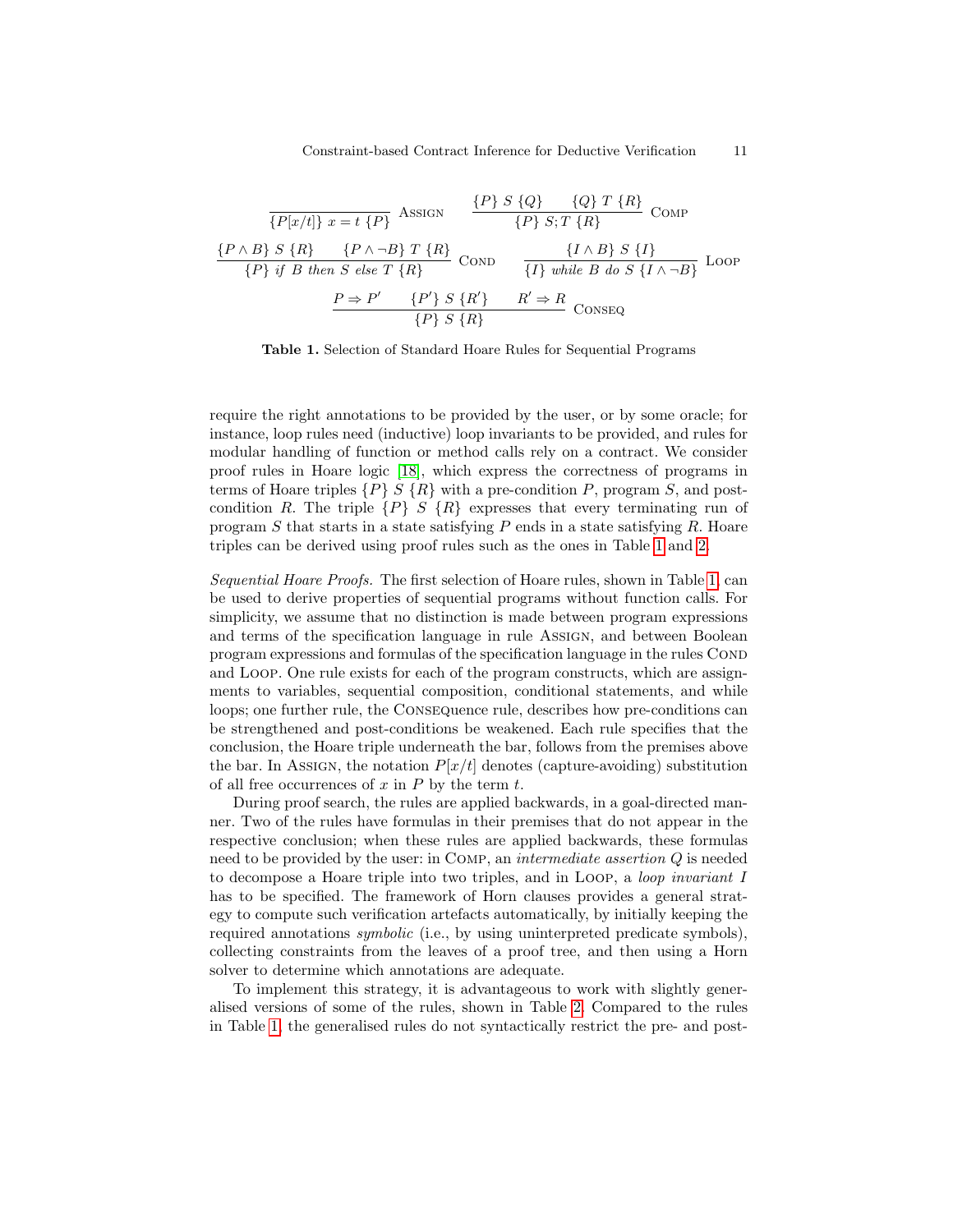12 Anoud Alshnakat, Dilian Gurov, Christian Lidström, Philipp Rümmer

$$
\frac{P \Rightarrow R[x/t]}{\{P\} \ x = t \{R\}} \ \text{Assigm}' \qquad \frac{P \Rightarrow I \qquad \{I \land B\} \ S \ \{I\} \qquad I \land \neg B \Rightarrow R}{\{P\} \ \text{while } B \ \text{do } S \ \{R\}} \ \text{Loop}'
$$

<span id="page-11-0"></span>Table 2. Hoare Rules with Generalised Conclusions

$$
I(n, x) \land x < n \Rightarrow I(n, x + 1)
$$
\n
$$
\{I(n, x) \land x < n\} \quad x = x + 1 \quad \{I(n, x)\}
$$
\n
$$
\mathcal{P}
$$

$$
\frac{n \ge 0 \Rightarrow P(n,0)}{\{n \ge 0\} \ x = 0 \ \{P(n,x)\}} \quad \frac{P(n,x) \Rightarrow I(n,x) \qquad \mathcal{P} \qquad I(n,x) \land x \nless n \Rightarrow x = n}{\{P(n,x)\} \text{ while } x < n \text{ do } x = x+1 \ \{x = n\}}
$$
\n
$$
\{n \ge 0\} \ x = 0; \text{while } x < n \text{ do } x = x+1 \ \{x = n\}
$$

#### <span id="page-11-2"></span>Fig. 1. Proof for Example [5](#page-11-1)

conditions in the conclusion; logically, the rules in Table [2](#page-11-0) can be derived from their respective original version in Table [1](#page-10-0) and the Conseq rule.

<span id="page-11-1"></span>Example 5. We show how to prove a simple Hoare triple using this approach:

$$
\{n \ge 0\} \ x = 0; \text{while } x < n \text{ do } x = x + 1 \ \{x = n\}
$$

A completely expanded proof tree for this Hoare triple is shown in Fig. [1.](#page-11-2) The proof contains applications of the rules COMP and LOOP', both of which demand program annotations; to be able to construct a complete proof, symbolic formulas  $P(n, x)$  and  $I(n, x)$  have been inserted, involving the uninterpreted binary predicate symbols  $P$  and  $I$  applied over the program variables, allowing us to postpone the actual choice of concrete formulas at this point.

The proof's leaves, marked in grey, represent the conditions that the formulas  $P(n, x)$ ,  $I(n, x)$  have to satisfy in order to close the proof:

$$
n \ge 0 \Rightarrow P(n, 0)
$$

$$
P(n, x) \Rightarrow I(n, x)
$$

$$
I(n, x) \land x < n \Rightarrow I(n, x + 1)
$$

$$
I(n, x) \land x \not\le n \Rightarrow x = n
$$

The variables  $n, x$  are implicitly universally quantified in each formula. The four conditions can be turned into Horn clauses, i.e., written as disjunctions with at most one positive literal each (Example [7](#page-14-0) elaborates on this, continuing the current example), and their satisfiability can therefore be checked automatically using Horn solvers. In case of our four conditions, a Horn solver would quickly determine that the clauses are indeed satisfiable, and that one possible solution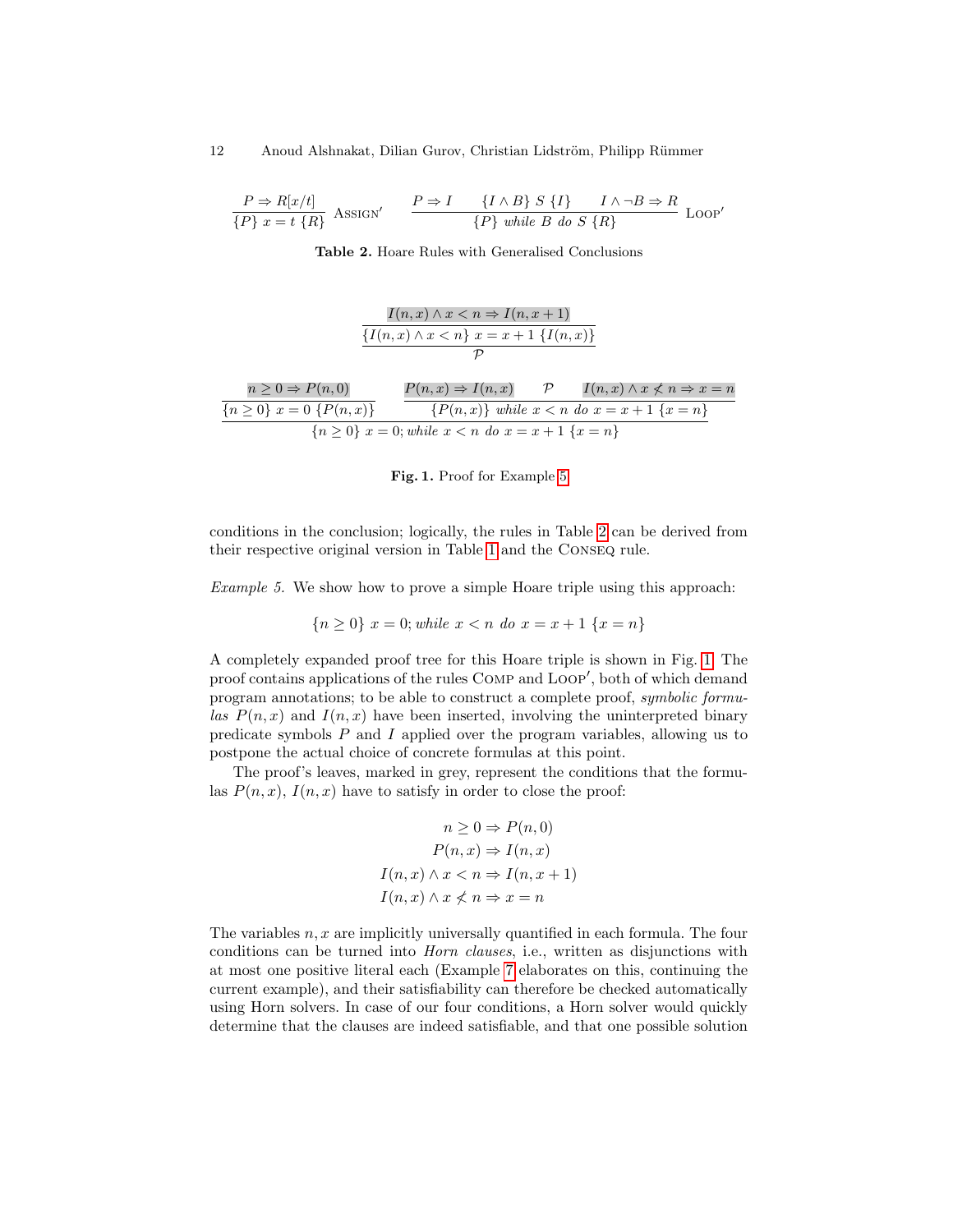$$
\frac{P \Rightarrow Pre_f[\bar{a}_f/\bar{t}]}{\{P\} \ x = f(\bar{t}) \ \{R\}} \xrightarrow{R[x/r_f]} \text{CALL}
$$

<span id="page-12-0"></span>Table 3. Hoare Rule for Function Calls

are the formulas:

$$
P(n,x) \equiv n \ge 0 \land x = 0
$$
  

$$
I(n,x) \equiv n \ge x \land x \ge 0
$$

To obtain a self-contained Hoare proof, we could substitute the placeholders  $P, I$  in Fig. [1](#page-11-2) with those formulas, and observe that indeed all rule applications become valid, and the proof is well-formed.

Verification by Contract. One reason for the popularity of Horn clauses in verification is that other language features, for instance procedure calls or concurrency, can be handled in much the same way as sequential programs. We consider the case of a program containing (possibly mutually recursive) functions  $f_1, \ldots, f_n$ , and make the same simplifying assumptions as in Section [2:](#page-3-0) function parameters are passed by value and are read-only, and there are no global variables. For simplicity of presentation, it is assumed here that each function f is associated with a distinct set  $\bar{a}_f = \langle a_f^1, \ldots, a_f^k \rangle$  of variables representing the formal arguments of the function, as well as a further distinct variable  $r_f$  to store the function result. Each function f is implemented through a function body  $S_f$ , which by itself is a piece of program code, and possibly contains function calls.

Following the style of *design-by-contract* [\[26\]](#page-26-4), each function f is specified with a contract  $(Pre<sub>f</sub>, Post<sub>f</sub>)$ , containing a pre-condition  $Pre<sub>f</sub>$  over the arguments  $\bar{a}<sub>f</sub>$ , and a post-condition  $Post_f$  over the arguments  $\bar{a}_f$  and the result  $r_f$ . To verify programs involving function calls, we need a further Hoare rule, which is shown in Table [3.](#page-12-0) The rule enables the modular verification of programs referring entirely to the function contracts, and is a simplified version of the rules that can be found in the literature (e.g., in the work by von Oheimb [\[29\]](#page-27-8)). The two premises of the rule state that function calls have to establish the pre-conditions, and that the post-conditions can be assumed to hold for the result of the function call. To verify an end-to-end property  $\{P\} S \{R\}$  of a program S, with functions  $f_1, \ldots, f_n$ , in a procedure-modular way, it has to be shown that (i) each function  $f_i$  satisfies its contract, which means that the Hoare triple  $\{Pre_{f_i}\}\ S_{f_i} \{Post_{f_i}\}\$  holds; and (ii) S satisfies the end-to-end property  $\{P\} S \{R\}$ , making use of the contracts for the functions  $f_1, \ldots, f_n$ .

To verify programs with function calls automatically, we can apply a similar strategy as before: we keep function pre- and post-conditions initially symbolic as formulas  $Pre_f(\bar{a}_f)$  and  $Post_f(\bar{a}_f, r_f)$ , respectively; we collect the constraints that pre- and post-conditions have to satisfy, together with constraints on loop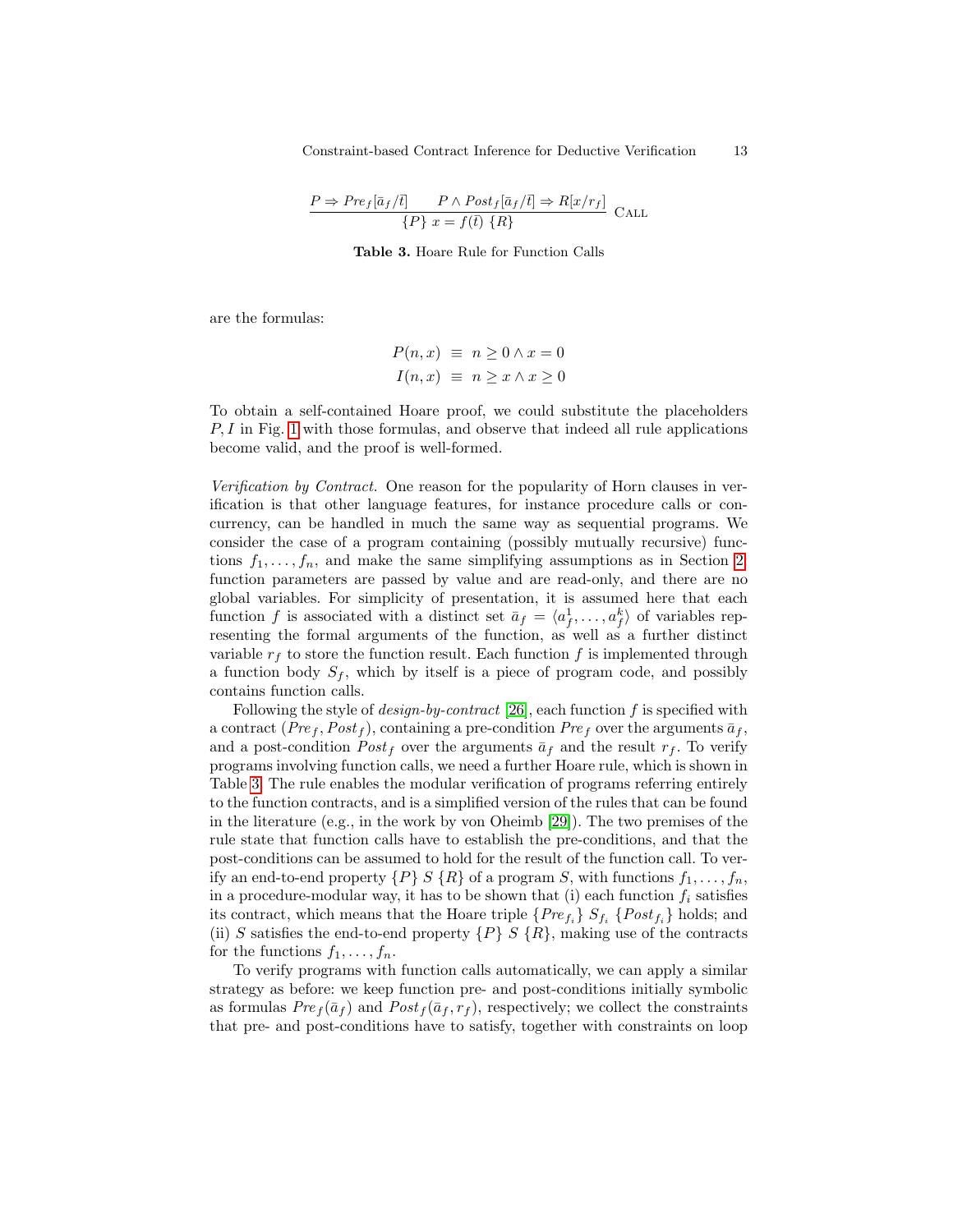$$
\frac{x \ge 0 \Rightarrow Pre(x) \qquad x \ge 0 \land Po(x, r_f) \Rightarrow r_f = x}{\{x \ge 0\} \ y = f(x) \ \{y = x\}}
$$
\n
$$
Pre(a_f^1) \land a_f^1 > 0 \Rightarrow Pre(a_f^1 - 1)
$$
\n
$$
Pre(a_f^1) \land a_f^1 > 0 \land Po(a_f^1 - 1, r_f) \Rightarrow Q(a_f^1, r_f, r_f) \qquad Q(a_f^1, z, r_f) \Rightarrow Po(a_f^1, z + 1)
$$
\n
$$
\{\frac{Pre(a_f^1) \land a_f^1 > 0\} z = f(a_f^1 - 1) \ Q(a_f^1, z, r_f)\}}{\{Pre(a_f^1) \land a_f^1 > 0\} z = f(a_f^1 - 1); r_f = z + 1 \ \{Po(a_f^1, r_f)\}}
$$
\n
$$
Pre(a_f^1) \land a_f^1 \ne 0 \Rightarrow Po(a_f^1, 0)
$$
\n
$$
\{\frac{Pre(a_f^1) \land a_f^1 \ne 0\} r_f = 0 \ \{Po(a_f^1, r_f)\}}{\{P_2}\}}
$$
\n
$$
\frac{P_1}{\{Pre(a_f^1)\} \ if \ a_f^1 > 0 \ then \ z = f(a_f^1 - 1); r_f = z + 1 \ else \ r_f = 0 \ \{Po(a_f^1, r_f)\}}
$$

<span id="page-13-1"></span>Fig. 2. Hoare proofs for Example [6](#page-13-0)

invariants and intermediate assertions; and finally we use a Horn solver to search for a solution of the constraints in combination. Note that we overload here the meta-symbols  $Pre_f$  and  $Post_f$  used in rule CALL, with the uninterpreted predicate symbols of the symbolic formulas. Note also that while the formulas are symbolic, the terms to which the predicate symbols are applied are explicit, and thus the substitutions are carried out immediately (and not left symbolic).

<span id="page-13-0"></span>*Example 6.* We show how to verify a program with a recursive unary function  $f$ using this strategy:

<span id="page-13-2"></span>
$$
\{x \ge 0\} \ y = f(x) \ \{y = x\} \tag{1}
$$

where the function  $f$  has the body

if 
$$
a_f^1 > 0
$$
 then  $z = f(a_f^1 - 1); r_f = z + 1$  else  $r_f = 0$ 

Note that the notation  $r_f = t$  corresponds to a *return* statement.

The two proof trees needed to verify the program, for the overall property and the correctness of the function contract, are shown in Fig. [2,](#page-13-1) using the symbolic formulas  $Pre(a_f^1)$  and  $Po(a_f^1, r_f)$  for the contract and  $Q(a_f^1, z, r_f)$  as intermediate assertion between  $z = f(a_f^1 - 1)$  and  $r_f = z + 1$ . The proofs give rise to the following conditions (in the proofs in grey) about the annotations:

$$
x \ge 0 \Rightarrow Pre(x)
$$

$$
Pre(a_f^1) \land a_f^1 > 0 \Rightarrow Pre(a_f^1 - 1)
$$

$$
Pre(a_f^1) \land a_f^1 > 0 \land Po(a_f^1 - 1, r_f) \Rightarrow Q(a_f^1, r_f, r_f)
$$

$$
Q(a_f^1, z, r_f) \Rightarrow Po(a_f^1, z + 1)
$$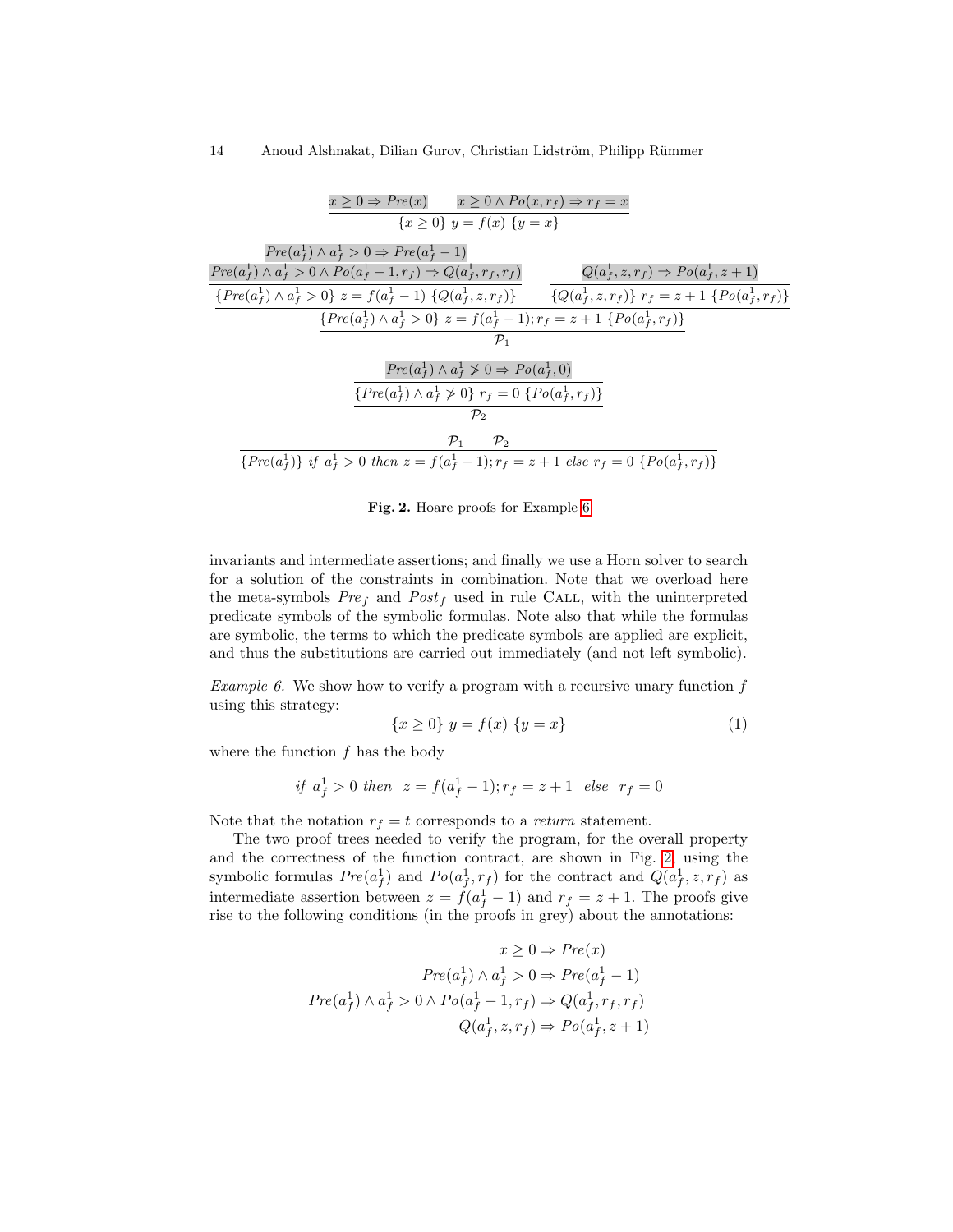$$
Pre(a_f^1) \wedge a_f^1 \not> 0 \Rightarrow Po(a_f^1, 0)
$$
  

$$
x \ge 0 \wedge Po(x, r_f) \Rightarrow r_f = x
$$

A solution of the constraints is:

$$
Pre(a_f^1) \equiv true
$$
  
\n
$$
Po(a_f^1, r_f) \equiv (a_f^1 \ge 0 \land r_f = a_f^1) \lor (a_f^1 \le 0 \land r_f = 0)
$$
  
\n
$$
Q(a_f^1, z, r_f) \equiv z = r_f \land a_f^1 = z + 1 \land a_f^1 > 0
$$

In other words, it has been shown that the function  $f$  satisfies the contract  $C = (true, (a_f^1 \ge 0 \land r_f = a_f^1) \lor (a_f^1 \le 0 \land r_f = 0)),$  and that C is sufficient to verify the client program  $(1)$ . It can be noted that C, for reasons of readability, can be decomposed into  $C \equiv C_1 \sqcap C_2$ , with simpler contracts  $C_1 = (a_f^1 \geq 0, r_f = a_f^1)$ and  $C_2 = (a_f^1 \leq 0, r_f = 0).$ 

#### 4.2 Constrained Horn Clauses

We now introduce the framework of constrained Horn clauses more formally. Throughout the section, we assume that some background theory has been fixed, for instance the theory of Presburger arithmetic, of fixed-length bit-vectors, or of arrays. Given a set  $X$  of first-order variables, a *constraint language* is then a set *Constr* of first-order formulas over the background theory and  $X$ ; in practice, often the constraint language is restricted to quantifier-free formulas.

We then consider a set  $R$  of uninterpreted fixed-arity relation symbols, which represent set-theoretic relations over the domain described by the background theory. Relation symbols are used as symbolic formulas (e.g., I, Pre, etc.) in the previous section.

A *(constrained)* Horn clause is a formula  $B_1 \wedge \cdots \wedge B_n \wedge C \rightarrow H$  where

- $C \in \text{Constr}$  is a constraint over the chosen background theory and X;
- − each  $B_i$  is an application  $p(t_1, \ldots, t_k)$  of a relation symbol  $p \in R$  to first-order terms over  $X$ ;
- H is similarly either an application  $p(t_1, \ldots, t_k)$  of  $p \in R$  to first-order terms, or false.

The first-order variables in a clause are implicitly universally quantified. H is called the head of the clause, and  $B_1 \wedge \cdots \wedge B_n \wedge C$  the body. In case  $C = true$ , we often leave out C and just write  $B_1 \wedge \cdots \wedge B_n \rightarrow H$ .

<span id="page-14-0"></span>Horn solvers are tools for computing (symbolic or syntactic) solutions of Horn clauses. A syntactic solution of a set HC of Horn clauses maps every relation symbol  $p(x_1, \ldots, x_n)$  (with  $p \in R$ ) to a constraint over the arguments  $x_1, \ldots, x_n$ in the chosen constraint language, in such a way that substituting the formulas for the relation symbols makes all clauses valid. Tools like Spacer [\[25\]](#page-26-11) or Eldarica [\[19\]](#page-26-12) can compute solutions of Horn clauses over a number of background theories fully automatically, with the help of model checking algorithms including CEGAR and IC3.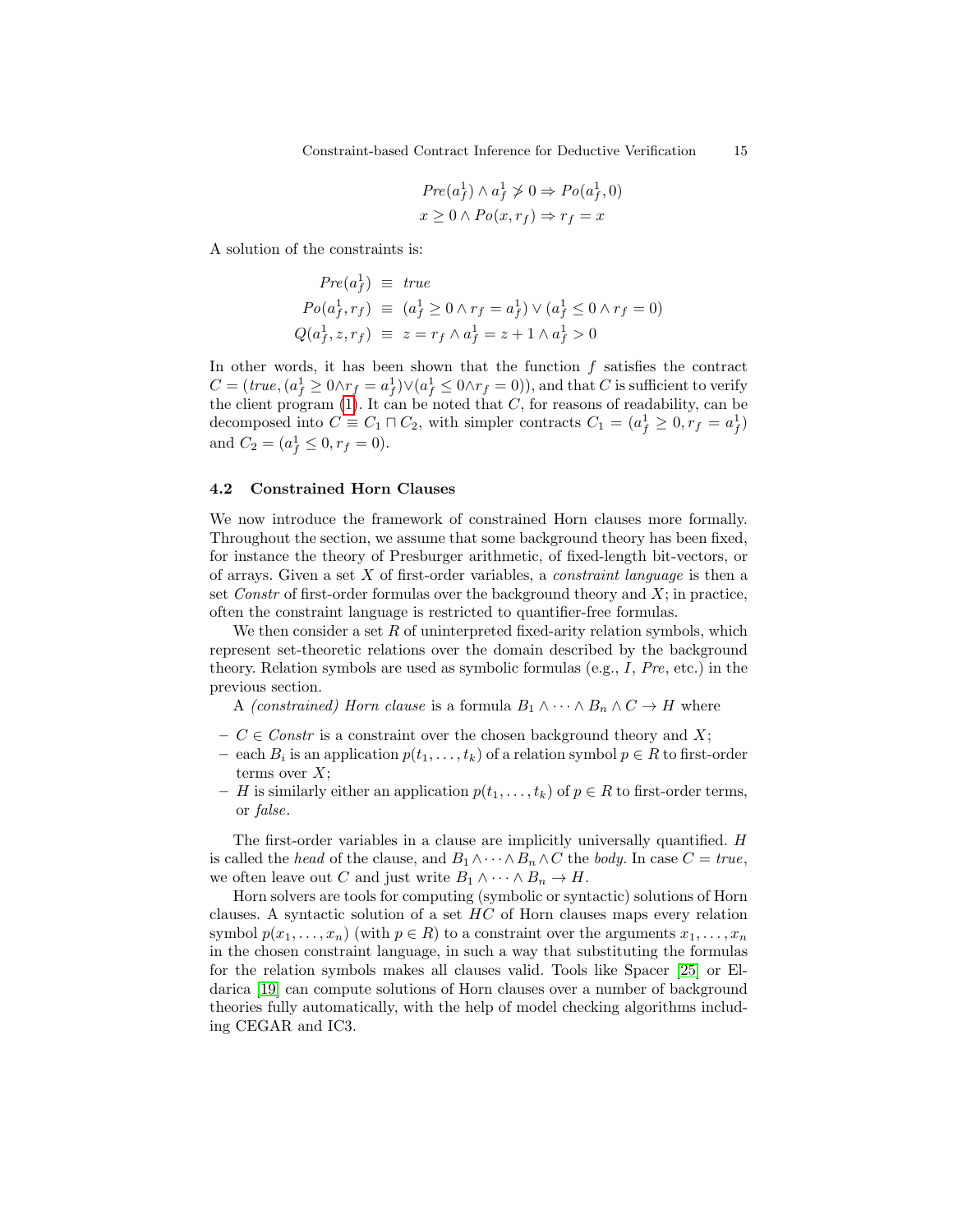Example 7. The four conditions extracted in Example [5](#page-11-1) can be turned into Horn clauses with just a minor change of notation. The clauses are formulated over the set  $R = \{P, I\}$  of binary relation symbols, and the first-order variables  $n, x$ are implicitly universally quantified:

$$
n \ge 0 \to P(n,0)
$$

$$
P(n,x) \to I(n,x)
$$

$$
I(n,x) \land x < n \to I(n,x+1)
$$

$$
I(n,x) \land x \nless n \land x \ne n \to false
$$

It can be noted that the formulas given in Example [5](#page-11-1) are indeed a syntactic solution of the clauses.

#### <span id="page-15-0"></span>4.3 Tool Support

We conclude the section by discussing the model checkers and deductive verification tools used in the rest of the paper.

TriCera. There are several verification tools implementing the verification strategy outlined in Section [4.1,](#page-9-1) including the tool SeaHorn [\[17\]](#page-26-13) for C programs, and JayHorn [\[23\]](#page-26-14) for Java. TriCera,<sup>[3](#page-15-1)</sup> the tool used in our experiments, is a software model checker for C programs following the same methodology. TriCera was originally a spin-off of the C front-end that was used in the Horn solver Eldarica, and later extended to also support computation of function contracts, and to handle heap-allocated data-structures. TriCera primarily targets the Horn solver Eldarica as back-end, but can also output Horn clauses to interface other solvers.

Eldarica. Eldarica  $[19]^4$  $[19]^4$  $[19]^4$  is a solver for Horn clauses with constraints over a number of possible theories. Eldarica combines Predicate Abstraction with the Counterexample-Guided Abstraction Refinement (CEGAR) algorithm to automatically check whether a given set of Horn clauses is satisfiable. Eldarica first appeared as a solver for Horn clauses over Presburger arithmetic in 2013. Over the last years, various further features have been added to the tool, and it can now solve problems over the theories of integers, algebraic data-types, bit-vectors, and arrays. Eldarica can process Horn clauses and programs in a variety of formats, implements sophisticated heuristics to solve tricky systems of clauses without diverging, and offers an elegant API for programmatic use.

Frama-C. Frama-C is a tool for static analysis of C code [\[9\]](#page-25-0). There are several plugins available that perform different analyses. On such plugin is WP, which uses deductive verification to to verify functional properties of programs [\[9\]](#page-25-0). To perform verification Frama-C uses function contracts to specify behaviours

<span id="page-15-1"></span> $^3$  <https://github.com/uuverifiers/tricera>

<span id="page-15-2"></span> $^4$  <https://github.com/uuverifiers/eldarica>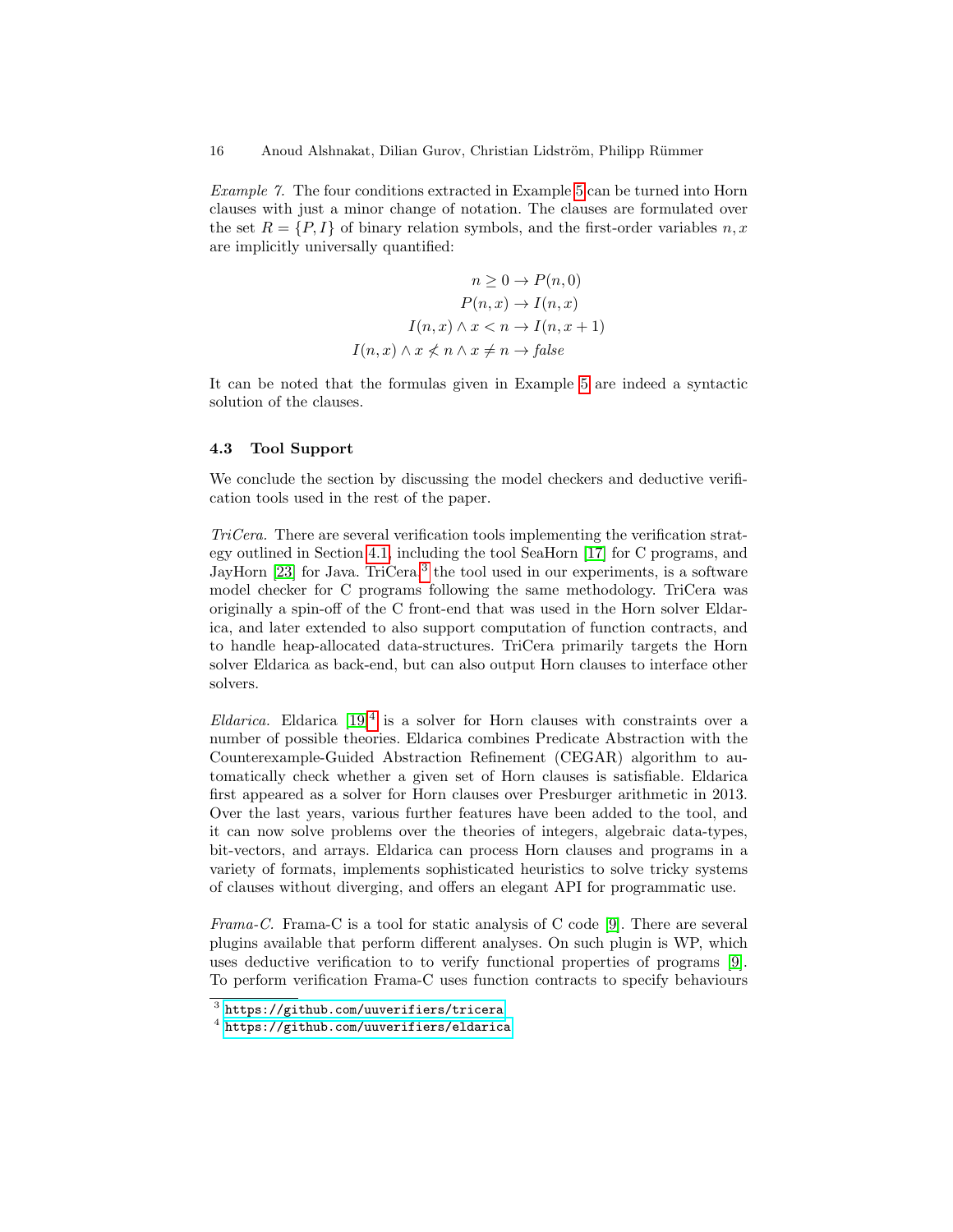of functions, and to this end it has its own specification language called ACSL (ANSI C Specification Language). Function contracts are annotated in the source code as a special type of C comments, and a contract generally consists of pre-conditions and post-conditions, expressed using the keywords requires and ensures, respectively. An example can be seen in Listing [1.2.](#page-2-1)

The deductive verification performed by the WP plugin is based on Weakest Pre-condition calculus  $[12]$ , which defines for a statement S a function from any post-condition  $Q$  to a pre-condition  $P'$ , such that  $P'$  is the weakest precondition where the Hoare triple  $\{P'\}\ S\ \{R\}$  holds. This mapping can be seen as a modification of the Hoare logic rules presented in Section [4.1,](#page-9-1) and verification of a Hoare triple  $\{P\} S \{R\}$  can then be performed by computing the weakest precondition P' and proving that  $P \Rightarrow P'$ . The WP plugin verifies, and reports, for each annotation (e.g., assertions and invariants) whether it is valid. The overall program is said to be valid if all annotations are valid. The verification process is function-modular, i.e., when a function call is reached the tool checks that the caller fulfills the pre-condition of the called function, and, if so, assumes that the post-condition hold after the function. Verification that the callee fulfills the contract is then performed separately, similarily to the proof in Figure [2.](#page-13-1)

## <span id="page-16-0"></span>5 Synthesising Contracts for Frama-C

This section describes how the model checker TriCera is used to to synthesise contracts that can be verified in Frama-C, and the reason for doing so.

The way TriCera is used to synthesise contracts is by verifying that all assertions in the program hold. As a side effect of this, contracts for all individual functions are generated, as part of the Horn clause solution. Through an extension to TriCera, these contracts are then syntactically transformed into ACSL, and verified in Frama-C. Using a deductive verifier to verify the program again, with the newly generated contracts, increases confidence in the verification result. Frama-C is a well established tool that is generally considered trustworthy, and using several verification techniques naturally increases confidence.

Extracting contracts from model checking can also help in other respects. Contracts can be used when a program is modified to speed up the re-verification process: all contracts that are still satisfied by a modified function can be kept and reused. Contracts can also be applied to gradually modularise verification efforts, and in this way improve scalability. Since model checking is automatic but not function modular, it is by itself limited in scalability. By relying mainly on the result of Frama-C, contract synthesis is complementary to writing contracts manually. Modules that are too large to be model-checked can still be verified and the result combined with verification of other modules, where all contracts have been synthesised automatically. Finally, having explicit contracts is useful for verification of code external to the code base used to synthesise the contracts, for example when the latter is a library.

In the present paper, we assume a context where there are properties to be verified at the C module level. Even though the contracts do not give a complete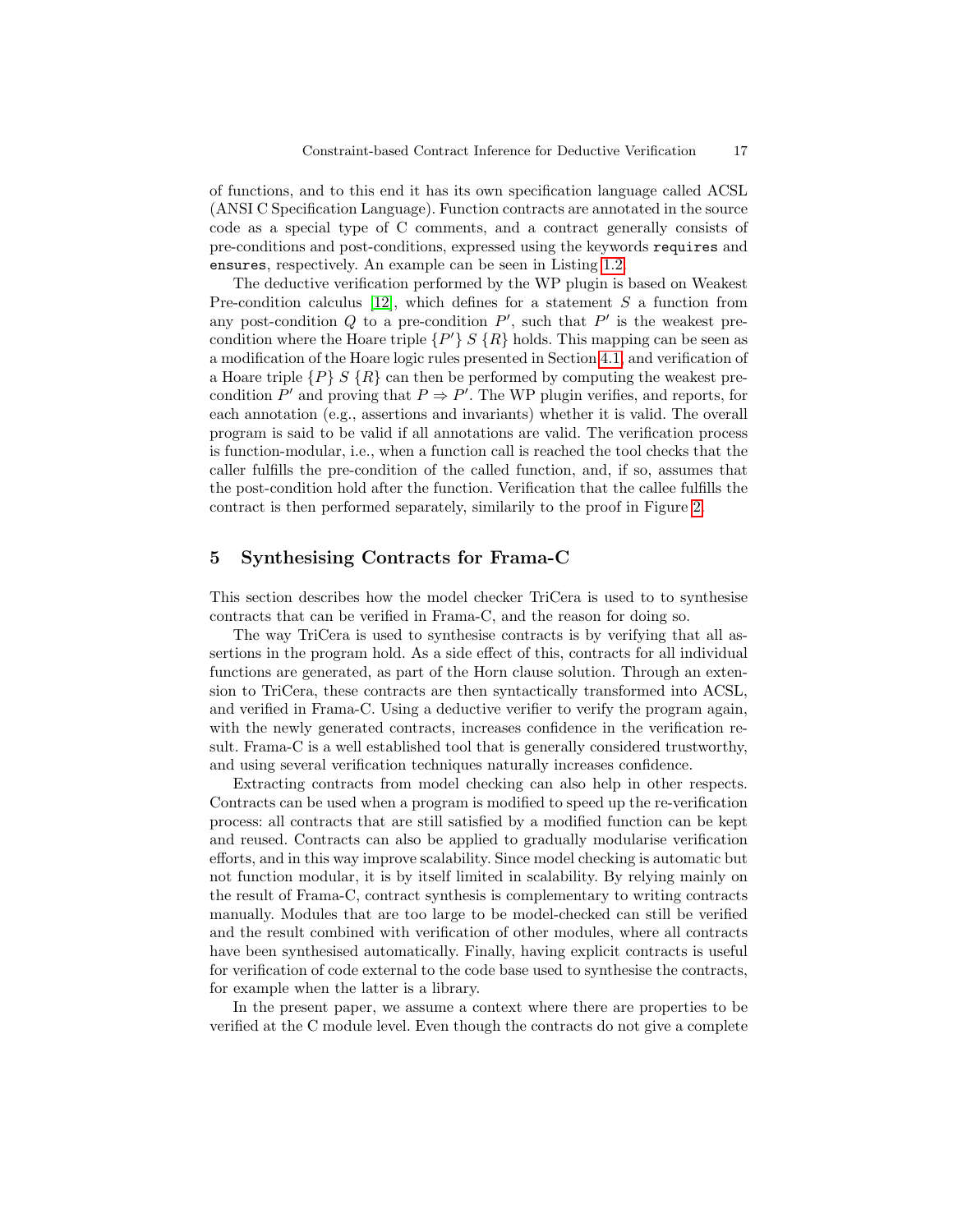<span id="page-17-0"></span>mc914/2:  $(((1 + -1 * 0) = 0) \& ((100 + -1 * 0) = 0))$ mc913/2:  $(((1 + -1 * 0) = 0) \& ((-101 + 0) > = 0))$ ...  $mc91$ -pre/1: true ... mc91\_post/2:  $(((((10 + (1 - 1 + 0) - 0)) - (101 + 0) - 0)) \& ((-91$  $+$  -1) = 0)  $((101 + -1 * 0) > = 0))$  &  $(((10 + (-1 + -1 * 0)) = 0)$  $((-91 + 1) = 0))$ 

Listing 5.1. A portion of TriCera's solution output for Listing [1.1](#page-2-0)

specification of function, they are still of interest in this context, since they will always be sufficient to prove the desired properties at the module level.

TriCera does currently not support the full C language, and only has limited support for heap, arrays, pointers, and structs. As such, properties related to memory safety cannot be verified, and contracts not be generated. We therefore limited our experiment to programs over arithmetic data-types.

#### 5.1 Syntactical Transformation

Our starting point for producing ACSL contracts is the Horn clause solution output in Prolog format by TriCera. A part of the Horn clause solution for the example in Listing [1.1](#page-2-0) is shown in Listing [5.1.](#page-17-0) Each line of the output contains a formula that defines one of the predicates from the Horn clauses.

In TriCera's solution, the pre-state prior to entering the function, and the post-state after exiting the function are identified with the names func\_pre and func\_post. Those were split from other statements such as the main invariant and the conditions of functions at different states. The pre-state and post-state formulas correspond to the pre-condition and post-condition, i.e, the function contract. After extracting the contracts, they were properly rearranged twice. The first rearrangement was with respect to the function name. The second rearrangement was required to ensure that the pre-condition precedes the postcondition of each function. Thus, the order is compliant with ACSL annotations.

TriCera uses the symbols  $\_,\_1,\ldots\_n-1$  to represent to index function arguments and program variables. For outputting contracts, those symbols were again replaced with the original program variables. A few more syntactical modifications were necessary in order to adhere to the ACSL format, as follows:

- (i) Logical symbols  $(\&, \vert, \vert)$  were replaced with the C equivalents  $(\&, \vert, \vert)$ , ==).
- (ii) Boolean literals (true, false) were replaced with the corresponding ACSL primitives (\true, \false).
- (iii) Variable values before execution (value\_old) were replaced with the equivalent ACSL construct (\old(value)).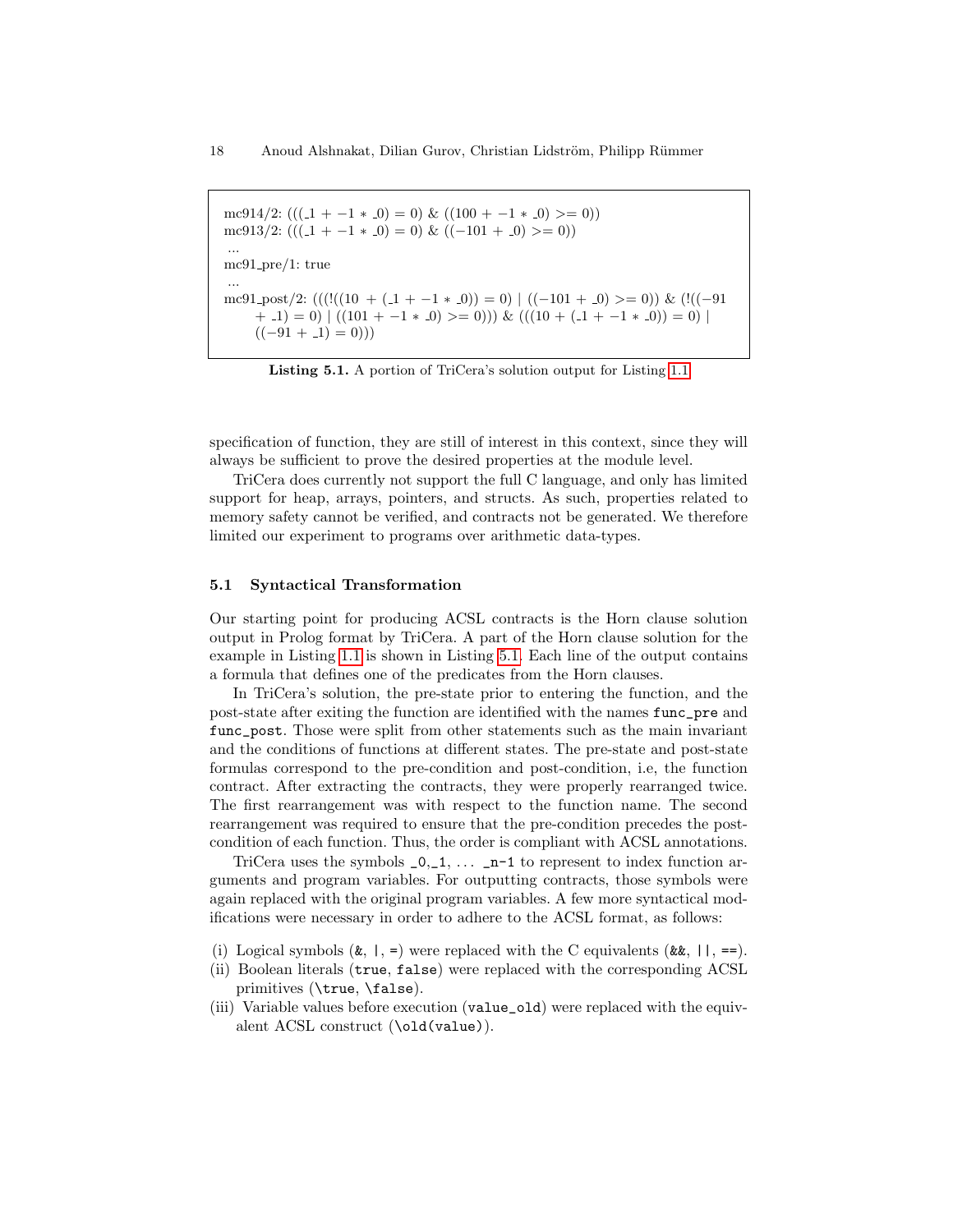<span id="page-18-0"></span>/∗@ //Function: mc91 requires \true; ensures ( $\text{ result} - \old(n) \coloneqq -10 \parallel \old(n) \geq 101$ ) &&  $(\text{result } != 91 || 101 \ge \old(n)) \&&$  $(\text{result} - \old(n) == -10 || \result == 91);$ ∗/

Listing 5.2. The final result of pretty-printing an ACSL contract, when using the harness from Listing [1.1](#page-2-0)

(iv) The keywords for pre- and post-states (func\_pre, func\_post) were replaced with ACSL keywords for pre- and post-conditions (requires, ensures).

To form more readable contracts, we used (and extended) the existing prettyprinter from Princess [\[33\]](#page-27-9), the theorem prover included in TriCera and Eldarica. Pretty-printing eliminated most of the parentheses in the output, and applies further simplifications to the formulas, leading to more legible ACSL. The final result is shown in Listing [5.2.](#page-18-0) With some manipulations of the formula it is easy to see that this is equivalent to the contract in Listing [1.2.](#page-2-1) Furthermore, we can see that the contract is a complete specification of the function, despite the input specification not asserting properties for all executions.

#### 5.2 Contracts for different assertions

In the generation of ACSL contracts, the result highly depends on the choice of the logical formula in the assertions. For example, in Listing [1.1,](#page-2-0) if the harness is altered to only have the assertion  $\text{assert}(\text{res}>0)$ ;, then the generated postcondition is ensures  $\text{result} > = 91$ ; and if altering the harness to have only the assertion  $assert(res==91$  ||  $res==x-10)$ ;, the generated post-condition is ensures \result == 91 || (\result-\old(n)==-10 && \old(n)>=101); (in both cases the pre-condition is simply true). Both post-conditions are verified in Frama-C as valid, and proven to be correct with respect to the test harness.

There is no guarantee of completeness of the generated contract, it will simply be sufficient to verify what was asserted about the function, as well as be sound with regard to recursive calls. However, in many cases, such as in the example just shown in Listing [5.2,](#page-18-0) the contract will be stronger than what was asserted in the harness function.

## 5.3 Contracts for Client Code and Libraries

As explained above, the function contracts that are inferred are sufficient for the calling function to be verified, but are not necessarily the strongest (or most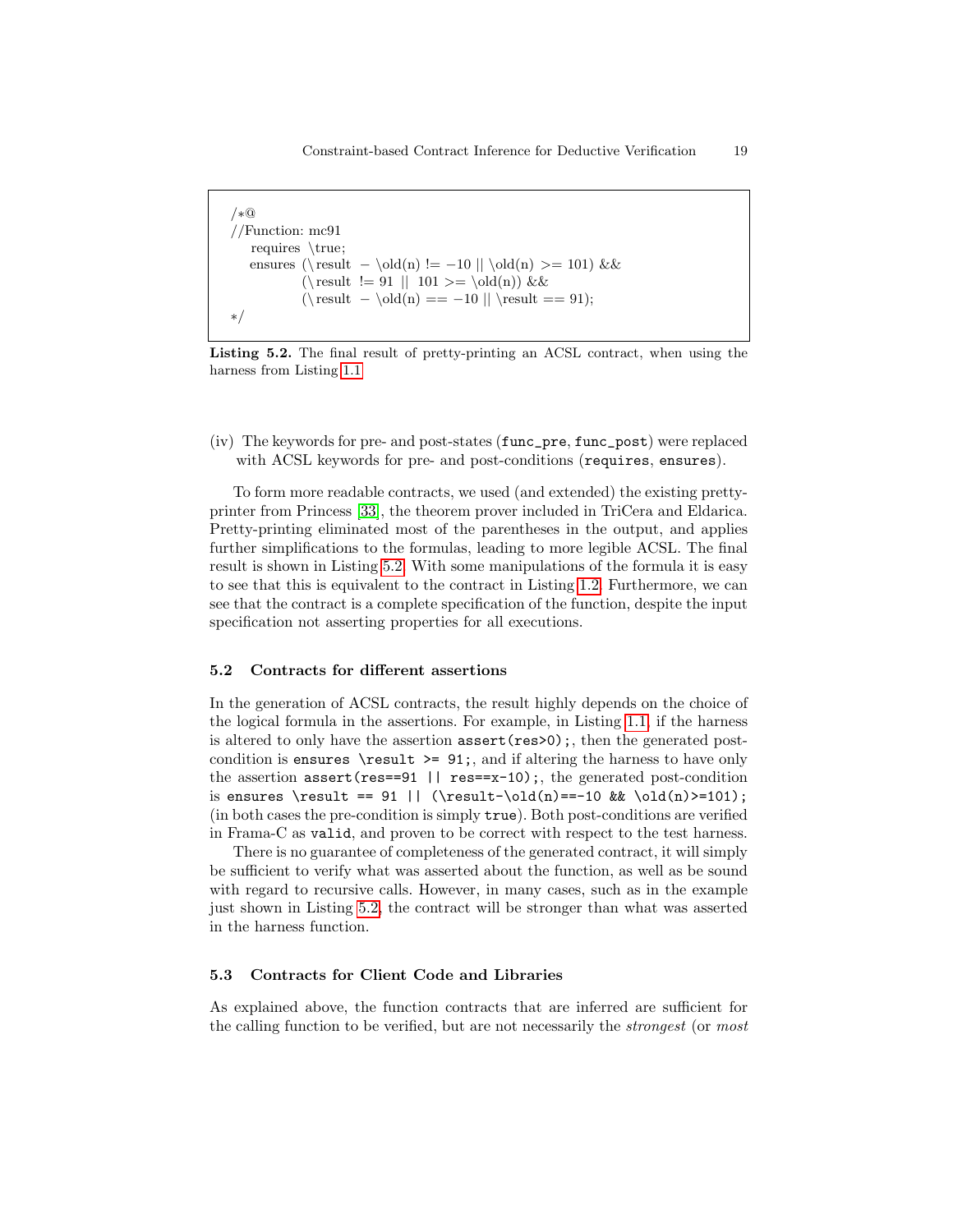precise) contracts that the respective functions fulfill. As such, if a function is used in more than one client program (say it is a library function), the contract extracted in the context of one client might not be sufficient in the context of another client. If we have several clients using the same library function, the contracts inferred individually in each client can be combined to a single contract that allows all client code to be verified.

Depending on the context in which a function is called, the pre-condition generated by TriCera will vary. For example, if, as in Listing [1.1,](#page-2-0) the function inputs are unconstrained, the pre-condition generated tends to be \true. This is because the function is in fact model-checked for all possible states w.r.t. the affected variables. In this case, the generated contracts can be combined by simply creating a new post-condition that is the conjunction of all generated post-conditions. In Frama-C this can be achieved by including all the generated ensures clauses, since this is semantically equivalent to having one ensures clause that is the conjunction of all the expressions. The new contract  $C$  will then refine all the generated contracts  $C_1, \ldots, C_n$ , as defined in Section [2.2.](#page-4-0)

A more interesting case is when a function is called in a context where the variables are assigned a specific value, or their possible values are a subset of the total range. In this case TriCera will generate a pre-condition allowing only the values that can possibly occur in the calling context. For example, consider the cmp function seen in Listing [5.3,](#page-20-1) which is used as an example in the paper by Singleton et al. [\[36\]](#page-27-3) discussed in Section [3.1.](#page-6-1) For some harness, TriCera will generate the clause requires  $b == 5$  & a == 5; as pre-condition, with the post-condition ensures \result == 0 && \old(b) == 5 && \old(a) == 5;, and for some other harness the two clauses requires  $b == 7$  & a == 5; and ensures \result == -1 && \old(b) == 7 && \old(a) == 5; will be generated. Note that the post-conditions contain redundant equalities over the variables in the pre-state, an artefact of the use of constant propagation in the Horn solver. In this case we cannot use conjunctions of the contracts to create a new contract. Ignoring the fact that the post-conditions would be incompatible, the specification resulting from contract conjunction would not give enough information to the caller about which input would create the respective output. Instead one can use each pair of pre- and post-conditions  $(P_i, Q_i)$  to form an implication  $P_i \Rightarrow Q_i$ , to create a new post-condition that is the conjunction of all these implications. This follows the meet operation defined in Section [2.2,](#page-4-0) and thus we have that the new contract  $C = C_1 \sqcap \cdots \sqcap C_n$ , where  $C_1, \ldots, C_n$  are the generated contracts.

An equivalent result can also be achieved by using the ACSL construct behavior. Behaviours are used specifically to specify several pre- and postcondition pairs, which is also evaluated similarly to the meet operation on contracts. The two approaches are semantically equivalent, and as long as we also keep the disjunction of pre-conditions will have no effect on verification completeness. Without the pre-condition, the contract might not be possible to prove. An obvious example is when the pre-condition contains auxiliary assertions, for example about memory validity, since then the resulting specification might not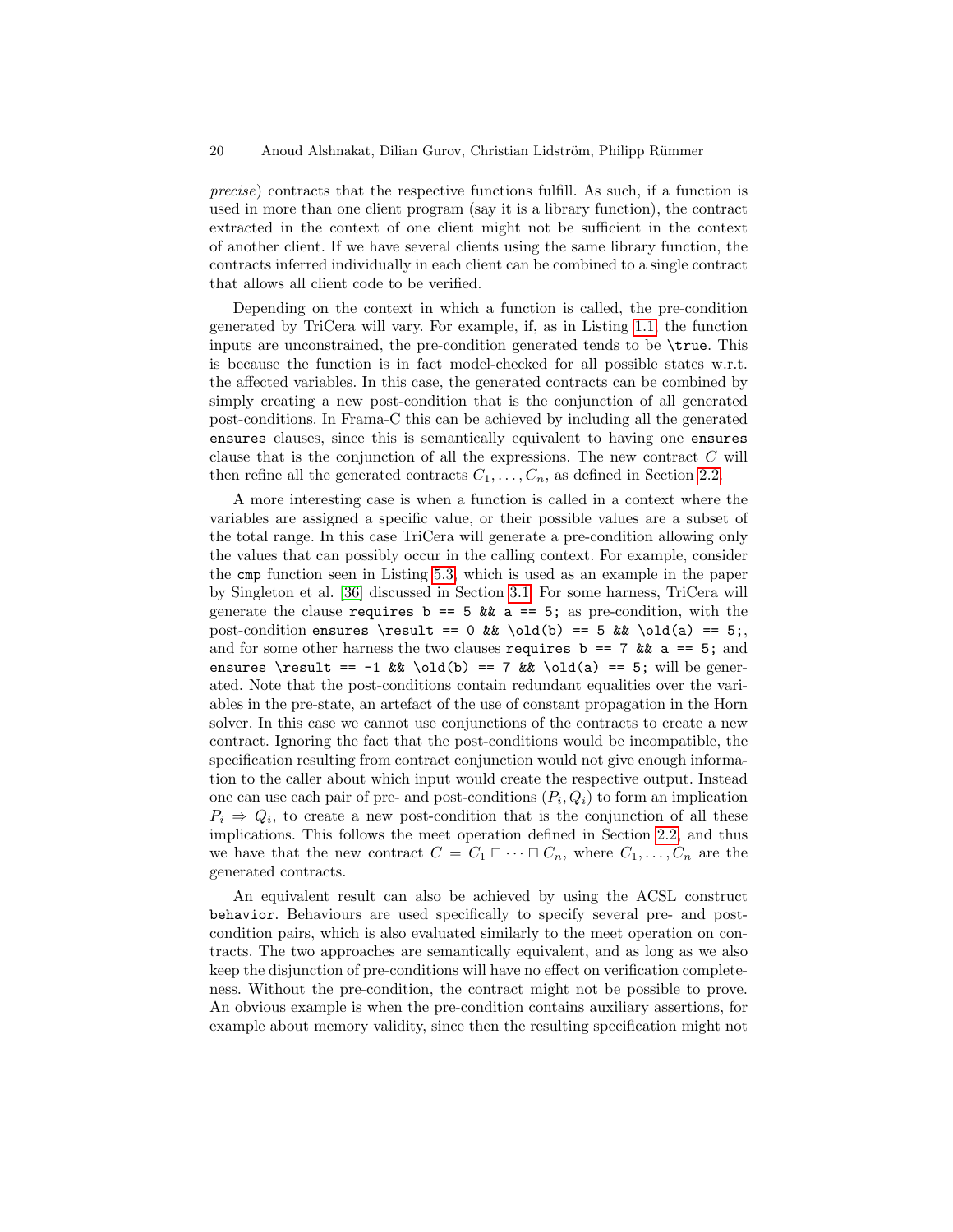```
int cmp(int a, int b) {
    int c = a;
    if (c < b) {
        return -1;
    } else {
        if (c > b) {
            return 1;
        }
        return 0;
    }
}
```
Listing 5.3. C implementation of an integer comparison function.

be possible to prove because of run-time exceptions not related to executions considered in the particular contexts from which the contracts were generated.

Listing [5.4](#page-21-0) shows an example of three automatically inferred contracts that have been manually conjoined using the Frama-C behavior construct as outlined above, into a single contract that can be verified in Frama-C, and which allows the clients from which the original, now conjoined, contracts where generated to be verified. By using this approach, it also possible to instruct Frama-C to prove that the behaviours are disjoint, and that they form a complete specification, if desired, by using the ACSL keywords disjoint and complete. Completeness means that the assumptions of the behaviours covers all possible states as specified by the pre-condition, i.e. that the pre-condition implies that at least one of the assumptions of the behaviours hold. Disjointness refers to the assumptions of the behaviours not overlapping, i.e. that the pre-condition implies that no two assumptions of the behaviours hold at the same time.

## <span id="page-20-0"></span>6 A Case Study using SV-COMP Benchmarks

This section describes how the TriCera contract generation was evaluated using SV-COMP verification tasks, and the results thereof. The case study is a continuation of previous work on using model checking based on Constrained Horn Clauses to verify and infer contracts for industrial software [\[3\]](#page-25-9).

The authors of the present paper are not aware of any existing techniques for C code contract inference, and cannot therefore make a comparative evaluation. Instead, a subset of a collection of verification tasks commonly used to evaluate verification techniques was used to carry out initial experiments with the contract inference performed by TriCera.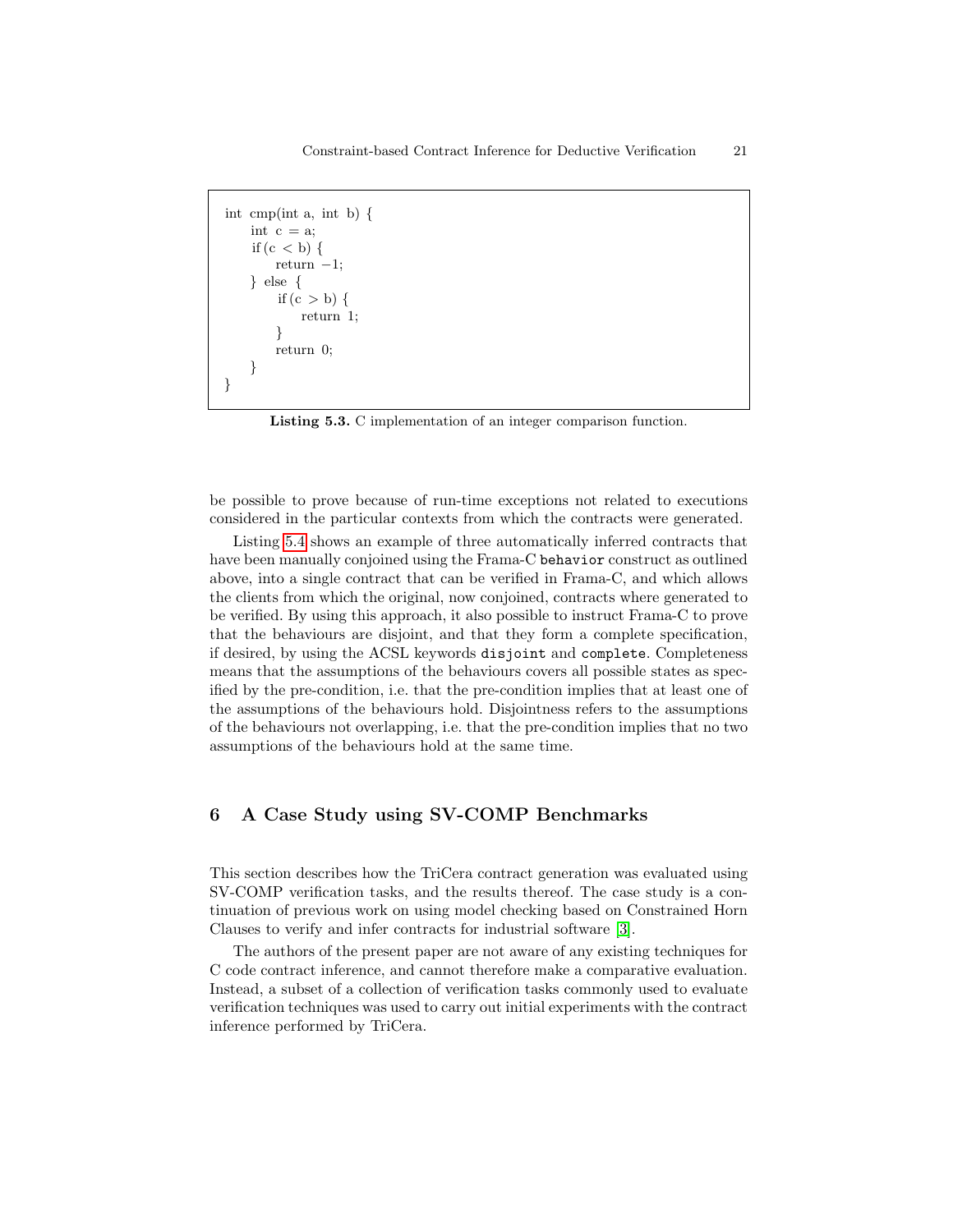```
/∗@
    requires a == b \parallel a < b \parallel a > b;assigns \nothing;
    behavior eq:
        assumes b == a;
        ensures \text{ result} == 0 \&& \old(b) == \old(a);behavior lt :
        assumes b - a \geq 1;
         ensures \text{result} == -1;behavior gt:
        assumes a - b \geq 1;
         ensures \text{result} == 1;complete behaviors;
    disjoint behaviors;
∗/
```
Listing 5.4. Frama-C contract resulting from the conjoining of different inferred contracts for the function in Listing [5.3.](#page-20-1)

#### 6.1 SV-COMP Verification Tasks

The International Competition on Software Verification (SV-COMP) is an annual competition to assess the state-of-the-art software verification tools [\[5\]](#page-25-4). The collection of verification tasks used in this competition is maintained in an open-source repository, and has been contributed by multiple research and development groups [\[37\]](#page-27-10).

The SV-COMP repository was chosen as the main method to test the automatically generated contracts. The benchmark suite was limited to 12 folders of C implementation files. The selected verification tasks focused on checking loops and recursions. The tested properties varied in nature, and included, for example, overflow and (un)reachability checks.

It was necessary to edit the source files to prepare them for contract generation, and also to process them correctly with TriCera. The main changes included:

- Some source files included loops directly inside a main function, but no function calls. In such files the loops were moved to separate functions, and contracts generated for those auxiliary functions. New variables were introduced to store the returned values, and used in the properties to be verified in the outer function.
- Tasks with the expected verification result FALSE, i.e., a counterexample to safety, were modified to produce the answer TRUE.
- Some source files used the function VERIFER\_error() to express assertions. Such function calls were changed to the statement  $assert(0)$ .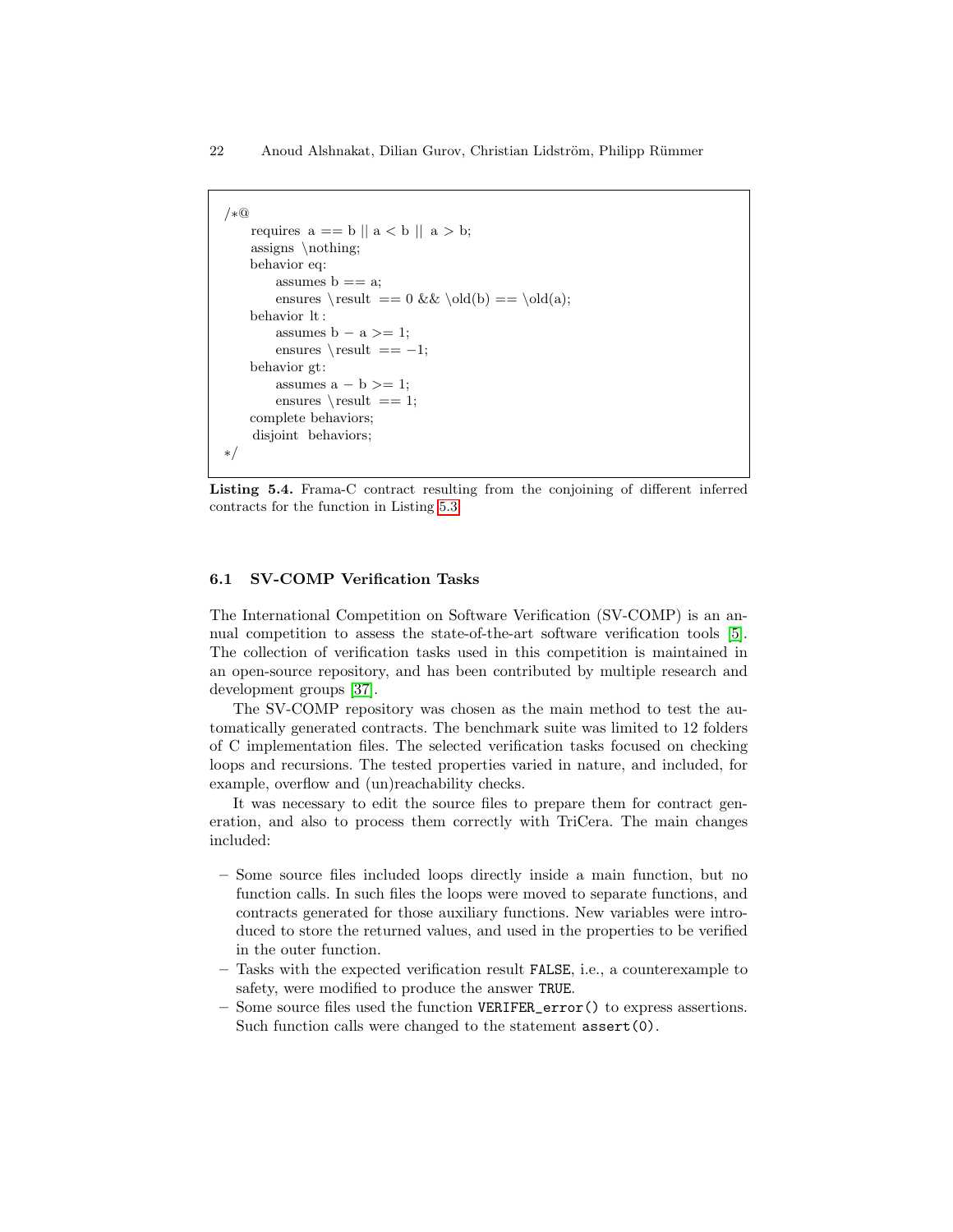– The reserved keyword \_Bool is not supported by TriCera. Source files using this data-type were fixed by adding a typedef enum {false, true} \_Bool;

The experiments were performed in a virtual machine running Ubuntu 17.10, on a host machine with an Intel Core i5-7500 CPU @ 3.40 GHz. Three of the four CPU cores, and 3.8 GiB memory, were allocated to the virtual machine. The verification time limit was set to 60 minutes. Where we report average contract generation times, the test cases that timed out were excluded.

#### 6.2 Results

The following verification results focus on whether functions meet their generated contracts, so the result is considered to be positive (i.e., verified) when the postcondition is verified as Valid using Frama-C. Some results also specify whether the pre-condition was verified as Valid, which means that it holds at all call sites (including both the harness function and recursive calls). A result of Unknown means that Frama-C terminated but was unable to prove the assertion, and Timeout means that the verification attempt did not terminate within the time limit.

Overall results. In total there were 129 verification tasks tested using TriCera. For 110 of these, a contract could be generated within the set time limit, whereas 19 tasks timed out. Out of the 110 generated contracts, 78 could be immediately verified by Frama-C. An additional 20 tasks could be verified after manually adding loop annotations (i.e., variant, invariant and assigns). The rest of the verification tasks could not be verified. The average contract generation time was 19 seconds, with the minimum and maximum being 1.3 seconds and 17 minutes, respectively. The detailed results are divided into two parts based on whether the files contained functions with loops or recursion.

Programs with loops. This part of the experiment was conducted over 66 source files, which were selected from 10 different folders of the SV-COMP benchmark repository. The test suite contained both For and While loops, and also some cases of nested loops. Programs had between 10 and 50 lines of code (measured using the tool CLOC [\[10\]](#page-25-10)).

Of the 66 programs with loops, 13 did not have a contract generated within the time limit, and were ignored for the rest of the analysis. Of the 53 for which a contract was generated, 22 could immediately be verified with Frama-C, in addition to 20 more verified after manually adding loop annotations. The primary verification result is shown in Figure [3](#page-23-0) in terms of pre-condition and post-condition verification status in Frama-C. In Figure [4,](#page-23-1) the verification result after manually adding loop annotations can be seen, for the files which were not already succesfully verified. In several of these cases, Frama-C verified the assertions as valid under some hypothesis, which means that the result depended on other assertions that could not be verified. In almost all cases, this dependence were the manually added loop annotations that could not be verified.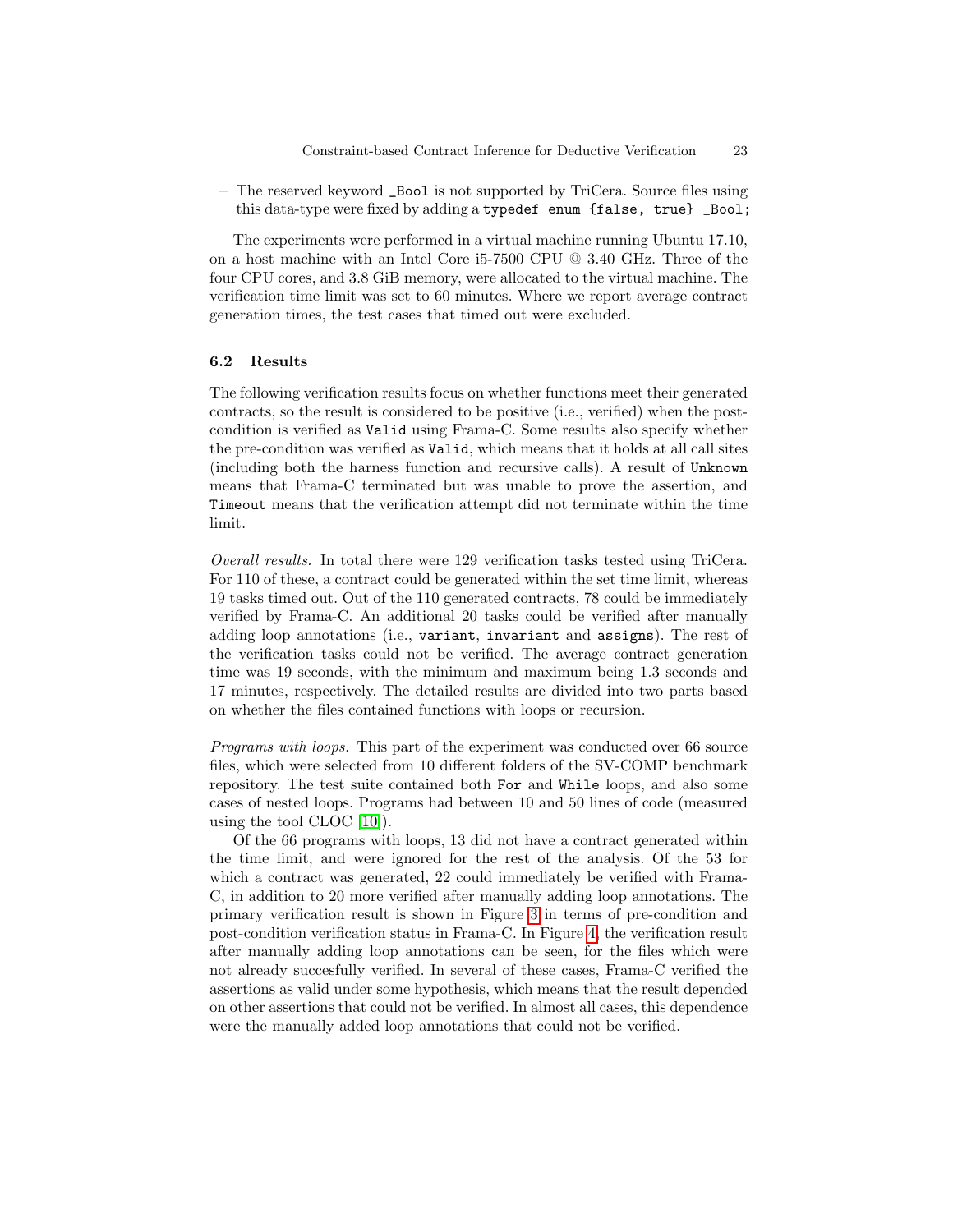

<span id="page-23-0"></span>Fig. 3. Results of verifying generated contracts for files containing loops in Frama-C.



<span id="page-23-2"></span>Fig. 5. Time spent in running both verification and contract generation in TriCera of functions that contain loops.



<span id="page-23-1"></span>Fig. 4. Results of verifying generated contracts for files with loops in Frama-C, after adding loop annotations.



<span id="page-23-3"></span>Fig. 6. Results of verifying generated contracts for files with recursive functions in Frama-C.

The average contract generation time was 4.2 seconds, the minimum 1.4 seconds, and the maximum 36 seconds (Figure [5\)](#page-23-2). The horizontal axis views a series of verification tasks, while the vertical axis shows the ascending order of the required time.

Programs with recursion. This part of the experiment was conducted over 63 source files that contained recursive functions, selected from 2 folders of the SV-COMP benchmark repository. These files all contained a main function, which could be used as a harness, calling recursive functions. Thus, the source code did not require to be rewritten in the same manner as the files containing loops. The source code included both single and nested recursive (up to 4) functions. Programs had between 18 and 66 lines of code.

Of the 63 programs with recursion, 6 failed the contract generation time limit. Of the 57 programs with generated contracts, 56 could be verified with Frama-C. Figure [6](#page-23-3) shows the final result of the contracts tested using Frama-C. No further additions were required to verify those files.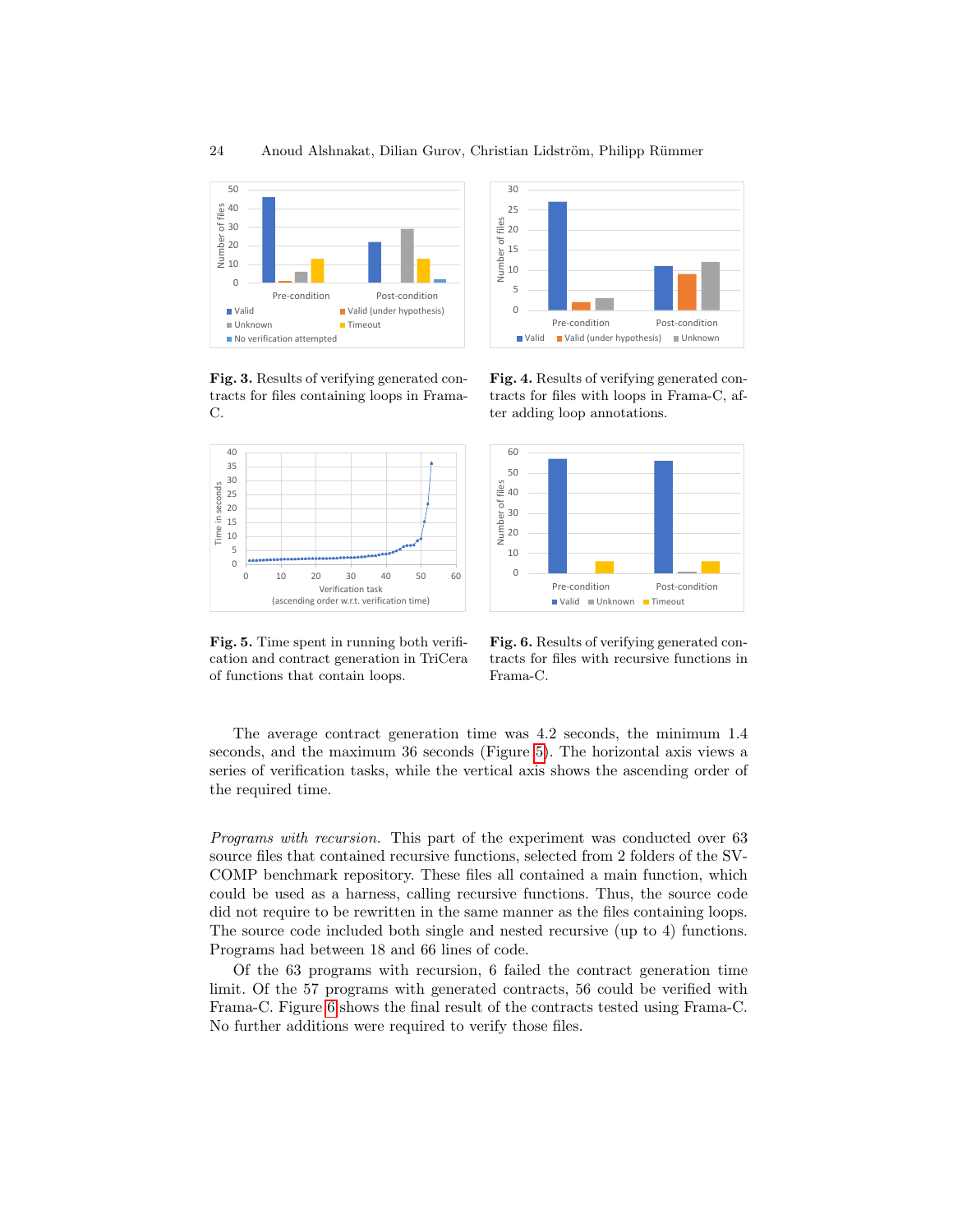

<span id="page-24-0"></span>Fig. 7. Time spent in running both verification and contract generation in TriCera of functions that contain recursion.

The average contract generation time was 33 seconds, with the minimum 1.3 and maximum 17 minutes (Figure [7\)](#page-24-0).

Summary. The case study used the SV-COMP repository as the source to test the inferred contracts. There were no further assertions added to the source files, and only 5 files required assumption statements in order to generate the contracts (e.g. to ensure that a random value assigned to a loop guard variable is always positive). Around 77.3% of files with loops (excluding the time outs) and 98.2% of files with recursion were verified with Frama-C. The overall-time varied from few seconds until 17 minutes.

The tasks with loops demanded extensive manual work because of the missing invariant, variant and assigns loop annotations. However, the recursive tasks were straightforward, and minimal code alterations were made.

## 7 Conclusions

This paper surveys existing work on automatic inference of program contracts, proposes a property-guided method to compute contracts with the help of Horn solvers, and provides experimental evidence that such an approach indeed works on a selection of SV-COMP benchmarks. Our implementation, at this point, is a proof of concept, and more work is needed to handle real-world C programs: in particular, inference not only of contracts but also of loop invariants, and inference of contracts also in the presence of arrays, heap-allocated data-structures, and pointers. Within those restrictions, we believe that the experimental results are encouraging, and that the proposed combination of deductive verification technology with model checking algorithms can significantly extend the reach of both paradigms.

Acknowledgements. This work has been partially funded by the Swedish Governmental Agency for Innovation Systems (VINNOVA) under the AVerT project 2018-02727, by the Swedish Research Council (VR) under grant 2018-04727, and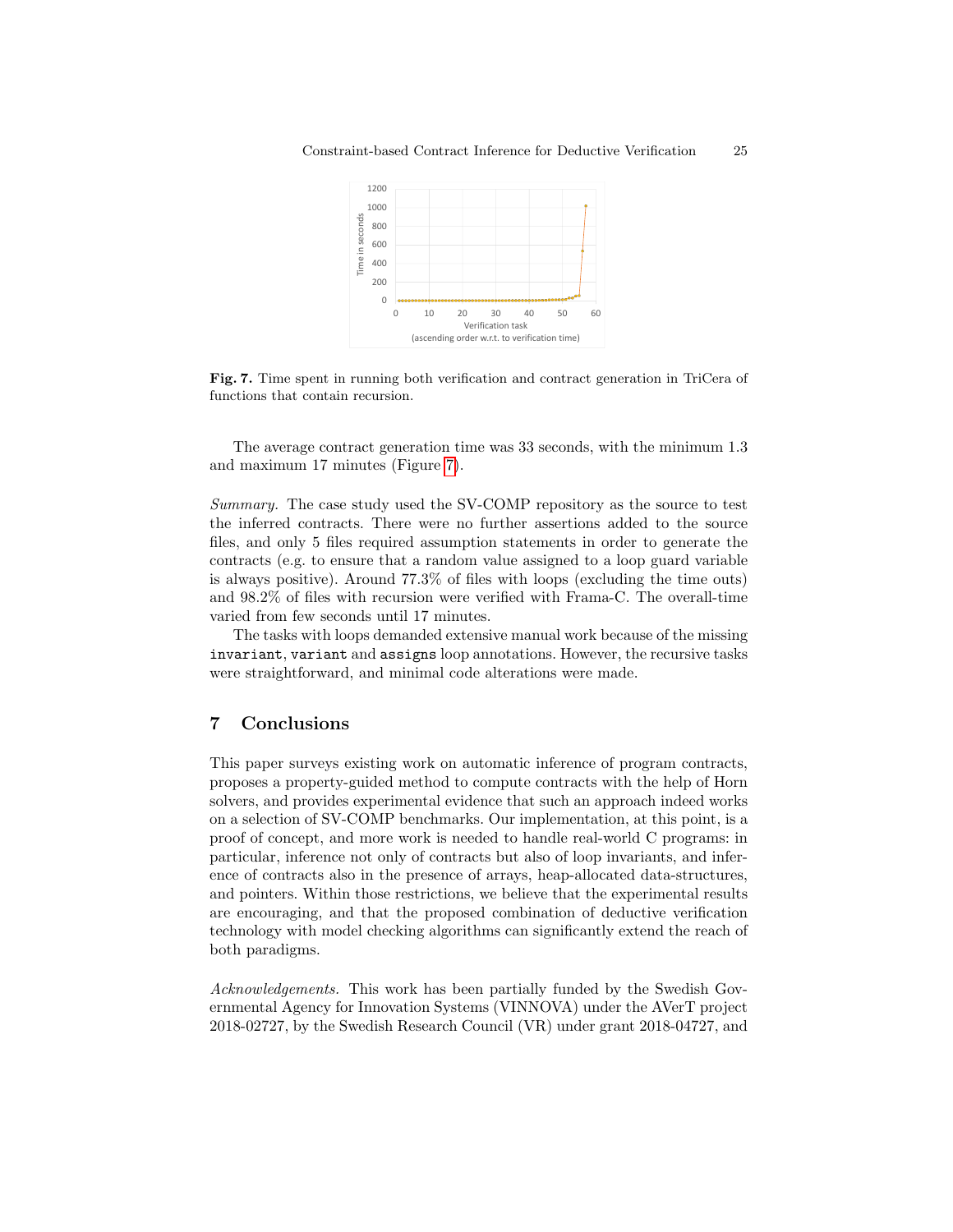by the Swedish Foundation for Strategic Research (SSF) under the project Web-Sec (Ref. RIT17-0011).

### References

- <span id="page-25-1"></span>1. Ahrendt, W., Beckert, B., Bubel, R., Hähnle, R., Schmitt, P.H., Ulbrich, M. (eds.): Deductive Software Verification - The KeY Book - From Theory to Practice, Lecture Notes in Computer Science, vol. 10001. Springer (2016), [https:](https://doi.org/10.1007/978-3-319-49812-6) [//doi.org/10.1007/978-3-319-49812-6](https://doi.org/10.1007/978-3-319-49812-6)
- <span id="page-25-6"></span>2. Albarghouthi, A., Dillig, I., Gurfinkel, A.: Maximal specification synthesis. In: Bodík, R., Majumdar, R. (eds.) Proceedings of the 43rd Annual ACM SIGPLAN-SIGACT Symposium on Principles of Programming Languages, POPL 2016, St. Petersburg, FL, USA, January 20 - 22, 2016. pp. 789–801. ACM (2016), <https://doi.org/10.1145/2837614.2837628>
- <span id="page-25-9"></span>3. Alshnakat, A.: Automatic Verification of Embedded Systems Using Horn Clause Solvers. Master's thesis, Uppsala University, Department of Information Technology (2019)
- <span id="page-25-5"></span>4. Benveniste, A., Caillaud, B., Nickovic, D., Passerone, R., Raclet, J., Reinkemeier, P., Sangiovanni-Vincentelli, A.L., Damm, W., Henzinger, T.A., Larsen, K.G.: Contracts for system design. Foundations and Trends in Electronic Design Automation 12(2–3), 124–400 (2018)
- <span id="page-25-4"></span>5. Beyer, D.: Software verification and verifiable witnesses. In: International Conference on Tools and Algorithms for the Construction and Analysis of Systems. pp. 401–416. Springer (2015), [https://doi.org/10.1007/978-3-662-46681-0\\_31](https://doi.org/10.1007/978-3-662-46681-0_31)
- <span id="page-25-3"></span>6. Bjørner, N., Gurfinkel, A., McMillan, K.L., Rybalchenko, A.: Horn clause solvers for program verification. In: Beklemishev, L.D., Blass, A., Dershowitz, N., Finkbeiner, B., Schulte, W. (eds.) Fields of Logic and Computation II - Essays Dedicated to Yuri Gurevich on the Occasion of His 75th Birthday. Lecture Notes in Computer Science, vol. 9300, pp. 24–51. Springer (2015), [https:](https://doi.org/10.1007/978-3-319-23534-9_2) [//doi.org/10.1007/978-3-319-23534-9\\_2](https://doi.org/10.1007/978-3-319-23534-9_2)
- <span id="page-25-7"></span>7. Claessen, K., Smallbone, N., Hughes, J.: QuickSpec: Guessing formal specifications using testing. In: Fraser, G., Gargantini, A. (eds.) Tests and Proofs, 4th International Conference, TAP 2010, Málaga, Spain, July 1-2, 2010. Proceedings. Lecture Notes in Computer Science, vol. 6143, pp. 6–21. Springer (2010), [https://doi.org/10.1007/978-3-642-13977-2\\_3](https://doi.org/10.1007/978-3-642-13977-2_3)
- <span id="page-25-2"></span>8. Clarke, E.M., Henzinger, T.A., Veith, H., Bloem, R. (eds.): Handbook of Model Checking. Springer (2018), <https://doi.org/10.1007/978-3-319-10575-8>
- <span id="page-25-0"></span>9. Cuoq, P., Kirchner, F., Kosmatov, N., Prevosto, V., Signoles, J., Yakobowski, B.: Frama-C: A software analysis perspective. In: Software Engineering and Formal Methods (SEFM 2012). pp. 233–247. Springer (2012), [https://doi.org/10.1007/](https://doi.org/10.1007/s00165-014-0326-7) [s00165-014-0326-7](https://doi.org/10.1007/s00165-014-0326-7)
- <span id="page-25-10"></span>10. Danial, A.: Cloc – count lines of code. <http://cloc.sourceforge.net/>
- <span id="page-25-8"></span>11. Denney, E., Fischer, B.: A generic annotation inference algorithm for the safety certification of automatically generated code. In: Jarzabek, S., Schmidt, D.C., Veldhuizen, T.L. (eds.) Generative Programming and Component Engineering, 5th International Conference, GPCE 2006, Portland, Oregon, USA, October 22- 26, 2006, Proceedings. pp. 121–130. ACM (2006), [https://doi.org/10.1145/](https://doi.org/10.1145/1173706.1173725) [1173706.1173725](https://doi.org/10.1145/1173706.1173725)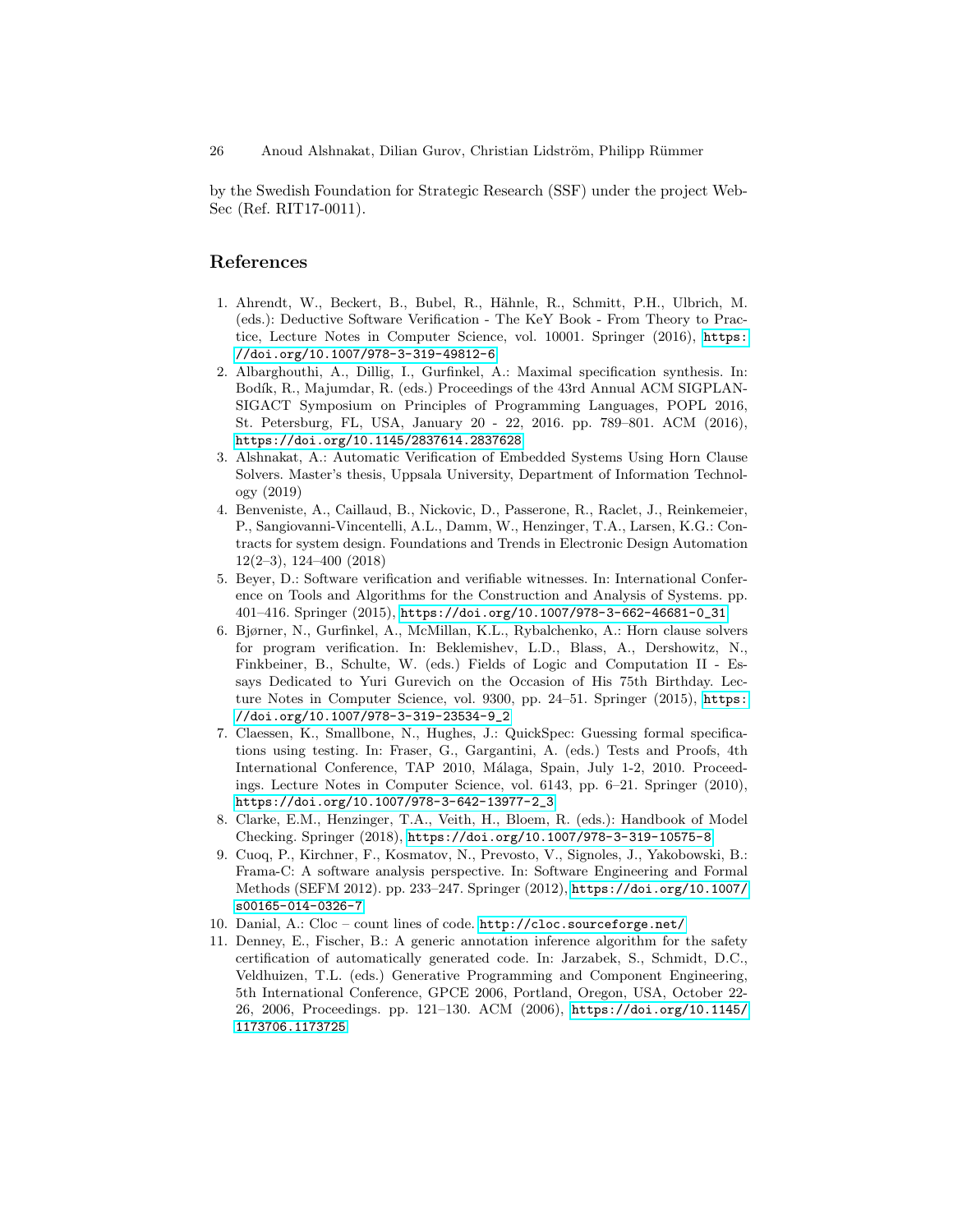- <span id="page-26-8"></span>12. Dijkstra, E.W.: Guarded commands, nondeterminacy and formal derivation of programs. Commun. ACM 18(8), 453–457 (Aug 1975), [http://doi.acm.org/10.](http://doi.acm.org/10.1145/360933.360975) [1145/360933.360975](http://doi.acm.org/10.1145/360933.360975)
- <span id="page-26-6"></span>13. Dijkstra, E.W.: A Discipline of Programming. Prentice-Hall (1976), [http://www.](http://www.worldcat.org/oclc/01958445) [worldcat.org/oclc/01958445](http://www.worldcat.org/oclc/01958445)
- <span id="page-26-9"></span>14. Ernst, M.D., Perkins, J.H., Guo, P.J., McCamant, S., Pacheco, C., Tschantz, M.S., Xiao, C.: The daikon system for dynamic detection of likely invariants. Sci. Comput. Program. 69(1-3), 35–45 (2007), [https://doi.org/10.1016/j.scico.2007.](https://doi.org/10.1016/j.scico.2007.01.015) [01.015](https://doi.org/10.1016/j.scico.2007.01.015)
- <span id="page-26-7"></span>15. Gordon, M., Collavizza, H.: Forward with Hoare. In: Reflections on the Work of C. A. R. Hoare., pp. 101–121. Springer (2010), [https://doi.org/10.1007/](https://doi.org/10.1007/978-1-84882-912-1_5) [978-1-84882-912-1\\_5](https://doi.org/10.1007/978-1-84882-912-1_5)
- <span id="page-26-2"></span>16. Grebenshchikov, S., Lopes, N.P., Popeea, C., Rybalchenko, A.: Synthesizing software verifiers from proof rules. In: PLDI. pp. 405–416 (2012), [http://doi.acm.](http://doi.acm.org/10.1145/2254064.2254112) [org/10.1145/2254064.2254112](http://doi.acm.org/10.1145/2254064.2254112)
- <span id="page-26-13"></span>17. Gurfinkel, A., Kahsai, T., Komuravelli, A., Navas, J.A.: The seahorn verification framework. In: Kroening, D., Pasareanu, C.S. (eds.) Computer Aided Verification - 27th International Conference, CAV 2015, San Francisco, CA, USA, July 18- 24, 2015, Proceedings, Part I. Lecture Notes in Computer Science, vol. 9206, pp. 343–361. Springer (2015), [https://doi.org/10.1007/978-3-319-21690-4\\_20](https://doi.org/10.1007/978-3-319-21690-4_20)
- <span id="page-26-10"></span>18. Hoare, C.A.R.: An axiomatic basis for computer programming. Commun. ACM 12(10), 576–580 (Oct 1969), <http://doi.acm.org/10.1145/363235.363259>
- <span id="page-26-12"></span>19. Hojjat, H., R¨ummer, P.: The ELDARICA Horn solver. In: 2018 Formal Methods in Computer Aided Design, FMCAD 2018, Austin, TX, USA, October 30 - November 2, 2018. IEEE (2018), <https://doi.org/10.23919/FMCAD.2018.8603013>
- <span id="page-26-3"></span>20. Hojjat, H., Rümmer, P., Subotic, P., Yi, W.: Horn clauses for communicating timed systems. In: Bjørner, N., Fioravanti, F., Rybalchenko, A., Senni, V. (eds.) Proceedings First Workshop on Horn Clauses for Verification and Synthesis, HCVS 2014, Vienna, Austria, 17 July 2014. EPTCS, vol. 169, pp. 39–52 (2014), [https:](https://doi.org/10.4204/EPTCS.169.6) [//doi.org/10.4204/EPTCS.169.6](https://doi.org/10.4204/EPTCS.169.6)
- <span id="page-26-0"></span>21. Holzmann, G.J.: The model checker SPIN. IEEE Transactions on Software Engineering 23(5), 279–295 (1997)
- <span id="page-26-1"></span>22. Jones, C.B.: Developing methods for computer programs including a notion of interference. Ph.D. thesis, University of Oxford, UK (1981), [http://ethos.bl.](http://ethos.bl.uk/OrderDetails.do?uin=uk.bl.ethos.259064) [uk/OrderDetails.do?uin=uk.bl.ethos.259064](http://ethos.bl.uk/OrderDetails.do?uin=uk.bl.ethos.259064)
- <span id="page-26-14"></span>23. Kahsai, T., Rümmer, P., Sanchez, H., Schäf, M.: Jayhorn: A framework for verifying java programs. In: Chaudhuri, S., Farzan, A. (eds.) Computer Aided Verification - 28th International Conference, CAV 2016, Toronto, ON, Canada, July 17-23, 2016, Proceedings, Part I. Lecture Notes in Computer Science, vol. 9779, pp. 352–358. Springer (2016), [https://doi.org/10.1007/978-3-319-41528-4\\_19](https://doi.org/10.1007/978-3-319-41528-4_19)
- <span id="page-26-5"></span>24. Knüppel, A., Thüm, T., Pardylla, C., Schaefer, I.: Scalability of deductive verification depends on method call treatment. In: Margaria, T., Steffen, B. (eds.) Leveraging Applications of Formal Methods, Verification and Validation. Industrial Practice - 8th International Symposium, ISoLA 2018. Lecture Notes in Computer Science, vol. 11247, pp. 159–175. Springer (2018), [https://doi.org/10.](https://doi.org/10.1007/978-3-030-03427-6_15) [1007/978-3-030-03427-6\\_15](https://doi.org/10.1007/978-3-030-03427-6_15)
- <span id="page-26-11"></span>25. Komuravelli, A., Gurfinkel, A., Chaki, S.: SMT-based model checking for recursive programs. In: CAV. pp. 17–34. Springer (2014), [https://doi.org/10.1007/](https://doi.org/10.1007/978-3-319-08867-9_2) [978-3-319-08867-9\\_2](https://doi.org/10.1007/978-3-319-08867-9_2)
- <span id="page-26-4"></span>26. Meyer, B.: Applying "design by contract". IEEE Computer 25(10), 40–51 (1992), <https://doi.org/10.1109/2.161279>